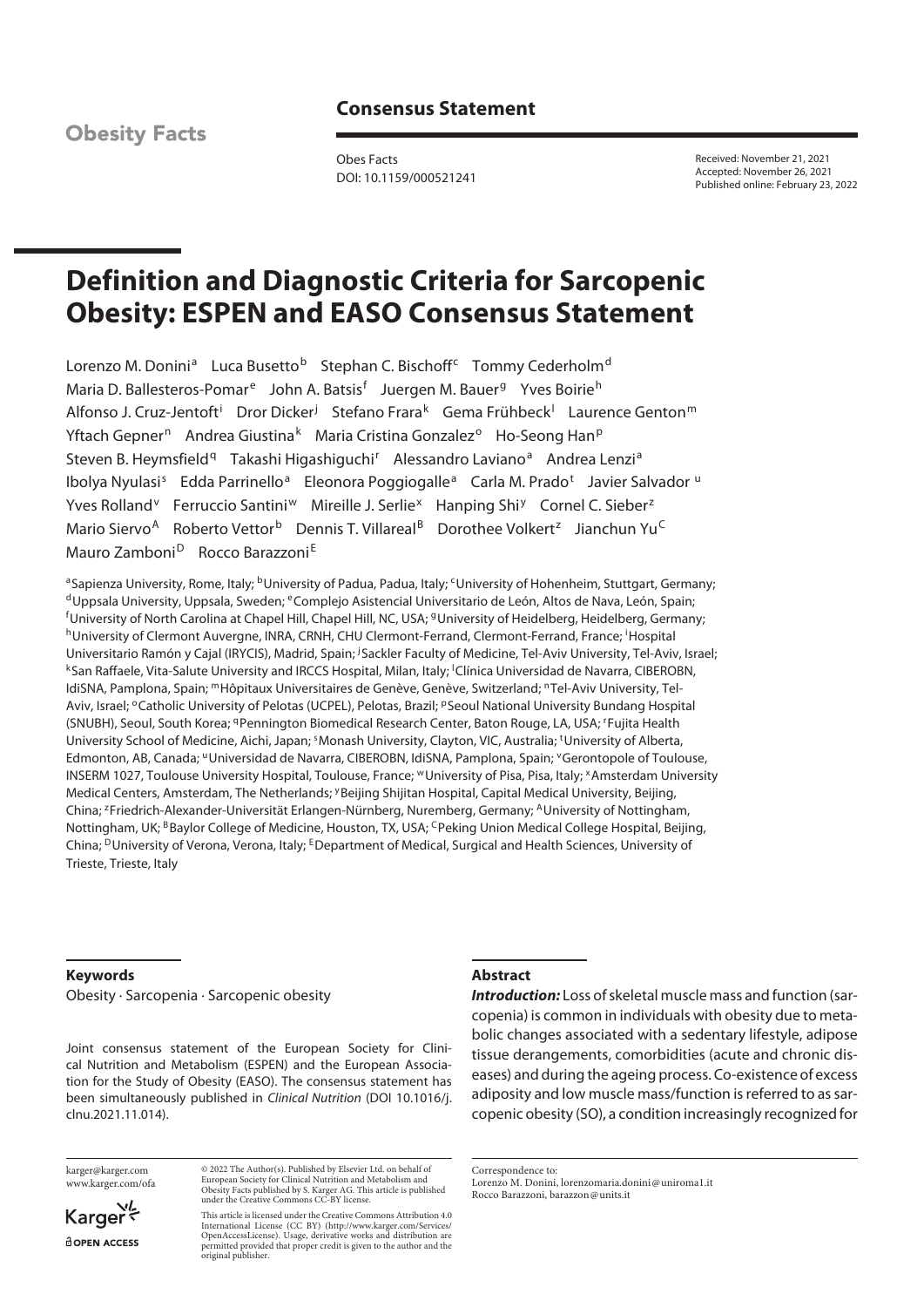its clinical and functional features that negatively influence important patient-centred outcomes. Effective prevention and treatment strategies for SO are urgently needed, but efforts are hampered by the lack of a universally established SO definition and diagnostic criteria. Resulting inconsistencies in the literature also negatively affect the ability to define prevalence as well as clinical relevance of SO for negative health outcomes. *Aims and Methods:* The European Society for Clinical Nutrition and Metabolism (ESPEN) and the European Association for the Study of Obesity (EASO) launched an initiative to reach expert consensus on a definition and diagnostic criteria for SO. The jointly appointed international expert panel proposes that SO is defined as the co-existence of excess adiposity and low muscle mass/function. The diagnosis of SO should be considered in at-risk individuals who screen positive for a co-occurring elevated body mass index or waist circumference, and markers of low skeletal muscle mass and function (risk factors, clinical symptoms, or validated questionnaires). Diagnostic procedures should initially include assessment of skeletal muscle function, followed by assessment of body composition where presence of excess adiposity and low skeletal muscle mass or related body compartments confirm the diagnosis of SO. Individuals with SO should be further stratified into stage I in the absence of clinical complications or stage II if cases are associated with complications linked to altered body composition or skeletal muscle dysfunction. *Conclusions:* ESPEN and EASO, as well as the expert international panel, advocate that the proposed SO definition and diagnostic criteria be implemented into routine clinical practice. The panel also encourages prospective studies in addition to secondary analysis of existing data sets, to study the predictive value, treatment efficacy and clinical impact of this SO definition.

> © 2021 The Author(s) Published by S. Karger AG, Basel

## **Introduction**

Sarcopenic obesity (SO) is a clinical and functional condition characterized by the coexistence of obesity, characterized by excess fat mass (FM), and sarcopenia [1, 2]. Sarcopenia, defined as low skeletal muscle mass and function, has been identified and described as a geriatric syndrome with a multifactorial aetiology whose prevalence increases with age [3–5].

Loss of skeletal muscle mass and function generally occurs with ageing and is commonly paralleled by relative or absolute body fat gain; this process favours the potential development and onset of SO. However, sarcopenia may arise in individuals with obesity at any age. Obesity can independently lead to loss of muscle mass and function, due to the negative impact of adipose tissue-dependent metabolic derangements, such as oxidative stress, inflammation and insulin resistance, all of which negatively affect muscle mass [6]. Additionally, individuals with obesity have a high prevalence of chronic non-communicable diseases that negatively impact muscle metabolism (both anabolism and catabolism). Sedentary lifestyle may also play a relevant role, being both a primary cause and a consequence of both sarcopenia and obesity, which may be exacerbated by comorbidities. Importantly, therapeutic weight loss targeting excess fat inevitably leads to loss of variable amounts of skeletal muscle mass, which may be more pronounced in individuals with predisposing catabolic conditions (chronic diseases, ageing), following bariatric surgery (particularly in the absence of nutritional supervision and follow-up) or in the presence of long-lasting inappropriate or unbalanced dietary regimens (specifically low protein intake) and weight cycling  $[7-11]$ .

On the other hand, sarcopenia may directly facilitate fat accumulation through reduced total energy expenditure, and obesity and sarcopenia may therefore synergistically enhance one another with vicious cycling of fat gains and muscle loss through reduced mobility, dependency and disability. From a clinical standpoint, SO potentially leads to a cumulative risk derived from the two individual clinical situations [12–15]. Moreover, the cross-talk between adipose tissue, skeletal muscle and bone supports the evidence of an increasingly complex picture in which the pathophysiological and clinical alterations of bone structure and osteoporosis may also play a role [16].

The negative clinical consequences of SO are of paramount importance. Sarcopenic obesity has been so far identified through various definitions and diagnostic constructs, but it has been consistently demonstrated to be a strong and independent risk factor for frailty, comorbidities and mortality in various highly prevalent disease conditions, as well as for mortality in the general and especially in the older population [17–19].

However, the lack of universally recognized diagnostic criteria for SO clearly affects patient identification, reliable assessment of SO prevalence as well as the assessment of SO-related outcomes, its cost and, consequently, public health policy. Most importantly, the lack of diagnostic criteria has a strong negative impact on the development of SO prevention and treatment strategies. Building a consensus on the definition and the diagnostic cri-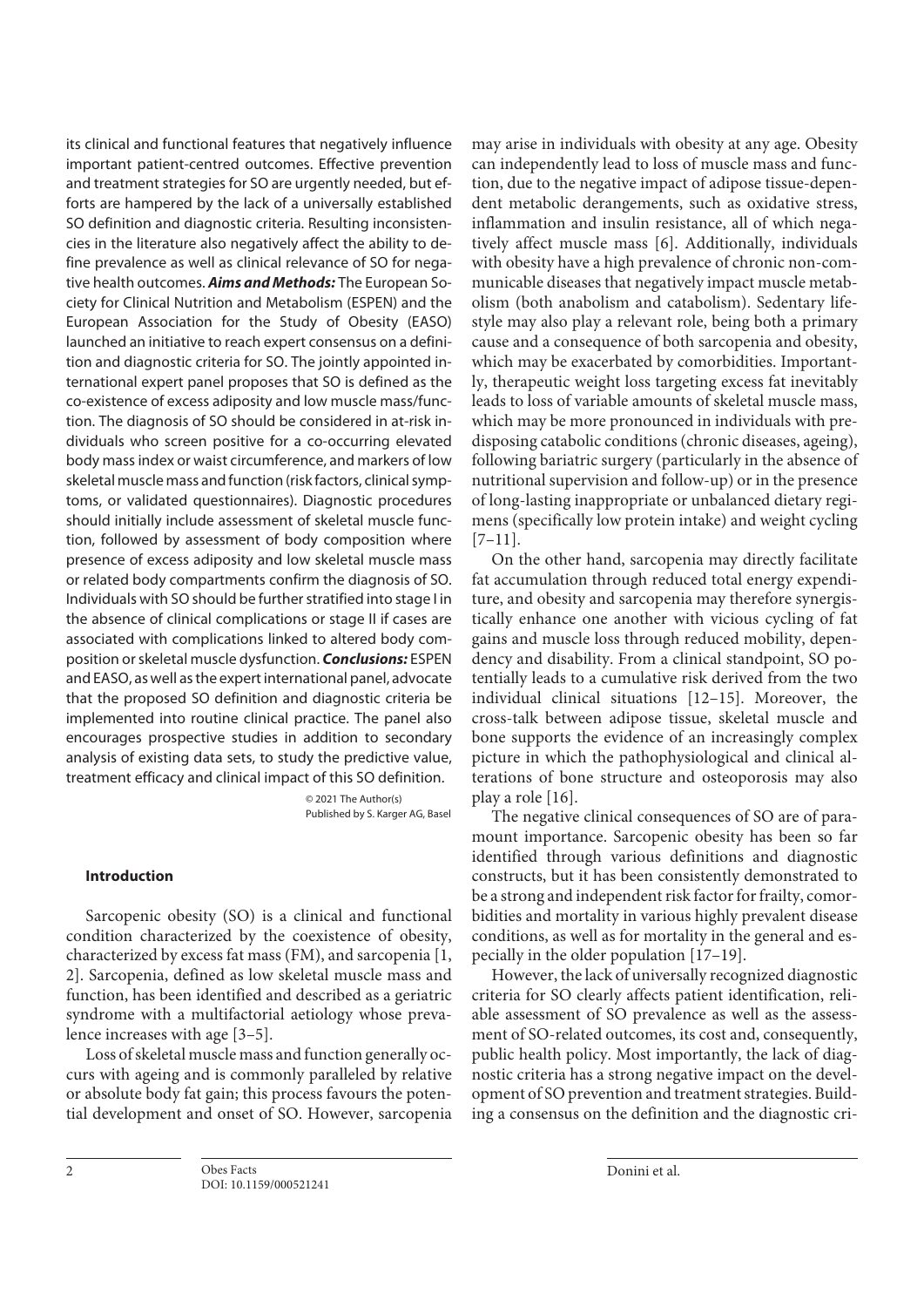teria of SO is therefore an urgent, unmet clinical priority. The European Society for Clinical Nutrition and Metabolism (ESPEN) and the European Association for the Study of Obesity (EASO) have thus promoted and developed an SO initiative involving an international expert panel. The panel started its activity by performing a systematic review aimed at analysing the available scientific literature on definitions and diagnostic criteria for SO which have been applied in human studies [20]. Its results confirmed a marked heterogeneity in definitions and diagnostic approaches, due to different definitions of obesity and sarcopenia, differences in methodologies to assess body composition and function, as well as in the applied reference values for the variables that have been used (different cut-offs and divergent statistical stratification methods).

Based on these results, a procedure was promoted to reach consensus on: (1) definition of SO; (2) diagnostic procedures – including approach to screening, diagnostic and staging criteria, at the level of both potential gold standards and acceptable surrogates with wide clinical applicability; (3) methodologies to be employed and related cut-off values.

#### **Methods**

The consensus initiative followed standard operating procedures for ESPEN guidelines and consensus papers [21]. A pool of 38 international researchers (all authors of the present study) from different areas (experts in obesity or sarcopenia, nutritionists, dietitians, geriatricians, experts in body composition) based in 16 countries on four continents contributed to the consensus process. Five members of the group (L.M.D., L.B., S.B., T.C. and R.B.) coordinated the study activities.

The consensus procedure used a four-phase Delphi process consisting of sequential rounds of web-based questionnaires. The first round took place in the first months of 2020 after finalization of the research questions by the steering committee. All the following phases of the consensus procedure (2nd round: July 2020; 3rd round: December 2020; 4th round: February 2021) were based on the feedback from the previous online voting used to reduce the number of items and to modify the previous research questions in order to reach the highest degree of acceptance at the following online voting.

During all the phases, participants were asked to rank each of the statements individually on a 5-point Likert scale (strongly disagree; disagree; neither agree nor disagree; agree; strongly agree) justifying their choice. Statements that met predetermined consensus thresholds (acceptance: >75% of respondents providing a positive result – agree or strongly agree – on the Likert scale) were brought forward to the next consensus step.

#### **Results**

After four sequential rounds of web-based questionnaires, a very strong approval basis [agreement (agree + strongly agree) = 93.6%] was reached for a global proposal encompassing SO definition, screening, diagnosis and staging with a decision algorithm to guide the patient identification and diagnostic procedure.

#### *1 Definition of Sarcopenic Obesity*

Sarcopenic obesity is defined as the co-existence of obesity and sarcopenia.

# *2 Diagnostic Procedures*

The evaluation of individuals with suspected SO will be structured on two different levels: screening and diagnosis. The latter will allow a staging of the disease on two levels (Fig. 1).

#### a. Screening

Screening for SO is based on the concomitant presence of an elevated body mass index (BMI) or waist circumference with ethnicity-specific cut points [22–30] and surrogate indicators of sarcopenia (e.g., clinical symptoms, risk factors; Table 1) or validated questionnaires (e.g., SARC-F in older subjects) [31, 32]. The panel suggests to adopt the cut points given by the WHO for BMI [22, 23] and the references given by the National Institutes of Health [28] and Misra et al. [29] for waist circumference, respectively, for Caucasian and Asian populations. In online supplementary Table S1 (for all online suppl. material, see www.karger.com/doi/10.1159/000521241) are given other reference cut points to be considered in specific situations [22–30]. Future research should aim at defining the best cut points to be considered in research and clinical practice concerning SO.

#### b. Diagnosis

Diagnosis to confirm or reject SO should always follow a positive screening result. Both altered skeletal muscle functional parameters and altered body composition are needed to establish a firm diagnosis of SO. The diagnostic evaluation will primarily be performed when techniques and devices for body composition measurements are available.

The diagnosis of SO will be performed in two steps by sequentially assessing:

1. Skeletal muscle functional parameters: the group supports the assessment of skeletal muscle strength [e.g., hand-grip strength (HGS), knee extensor strength (ad-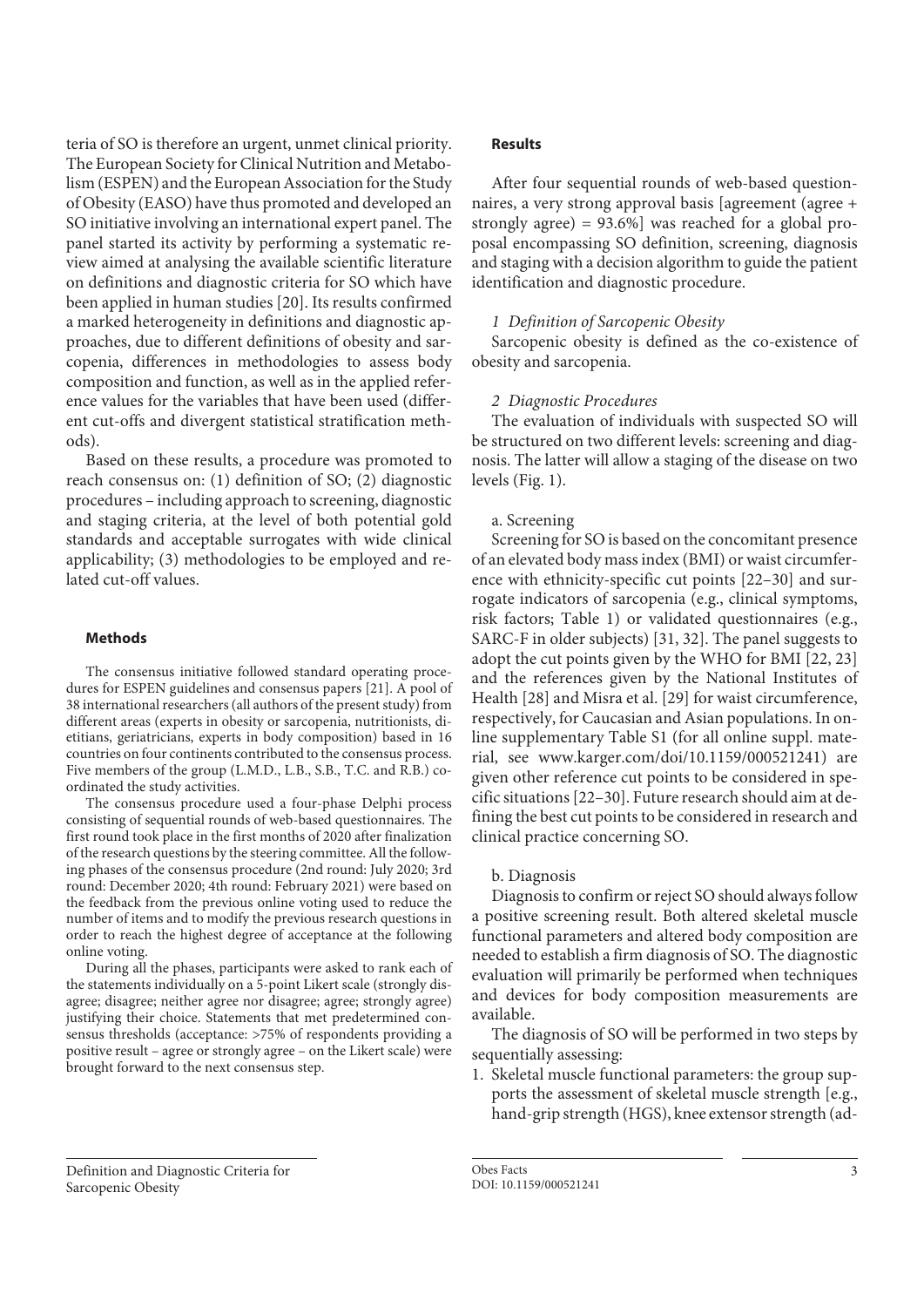

**Fig. 1.** Diagnostic procedure for the assessment of sarcopenic obesity. ALM/W, appendicular lean mass adjusted to body weight; ASMM, absolute skeletal muscle mass; BIA, bioelectrical impedance analysis; BMI, body mass index; DXA, dual X-ray absorptiometry; FM, fat mass; HGS, handgrip strength; SMM/W, total skeletal muscle mass adjusted by weight; SO, sarcopenic obesity; WC, waist circumference; SARC-F, strength, assistance with walking, rising from a chair, climbing stairs and falls.

justed for body mass in populations where data are available) or chair-stand test (5-time sit-to-stand test; 30-s chair stand test)]. With regard to muscle functional parameters, cut-off points need to be validated as reference values for sex, ethnicity and age stratum [33–75]. Moreover, as discussed below, various studies suggest the necessity to adjust HGS to body mass [76, 77]. If low skeletal muscle functional parameters are detected, the diagnostic algorithm will continue with the assessment of body composition.

2. Body composition: the group supports its assessment by dual-energy X-ray absorptiometry (DXA), or bioelectrical impedance analysis (BIA) as an alternative second choice. Computerized tomography (CT) should be used when possible (e.g., in patients undergoing CT scans for additional diagnostic reasons as commonly occurring in oncology).

The panel suggests to adopt the cut points given by Dodds et al. [38] and Chen et al. [43] for HGS (for Caucasian and Asian populations, respectively), the references given by Gallagher et al. [50] for FM, by Janssen et al. [61] for skeletal muscle mass adjusted by weight (SMM/W) and by Batsis et al. [65] for appendicular lean mass adjusted to body weight (ALM/W). In online supplementary Table S2 are given other reference cut points to be considered in specific situations [38–75]. Future research should aim at defining the best cut points to be considered in research and clinical practice concerning SO.

# c. Staging

When the SO diagnosis is established, a two-level staging should be performed, which is based on the presence of complications and which aims to stratify patients based on the severity of SO. SO stages should be defined as follows:

*Stage I:* no complications attributable to altered body composition and skeletal muscle functional parameters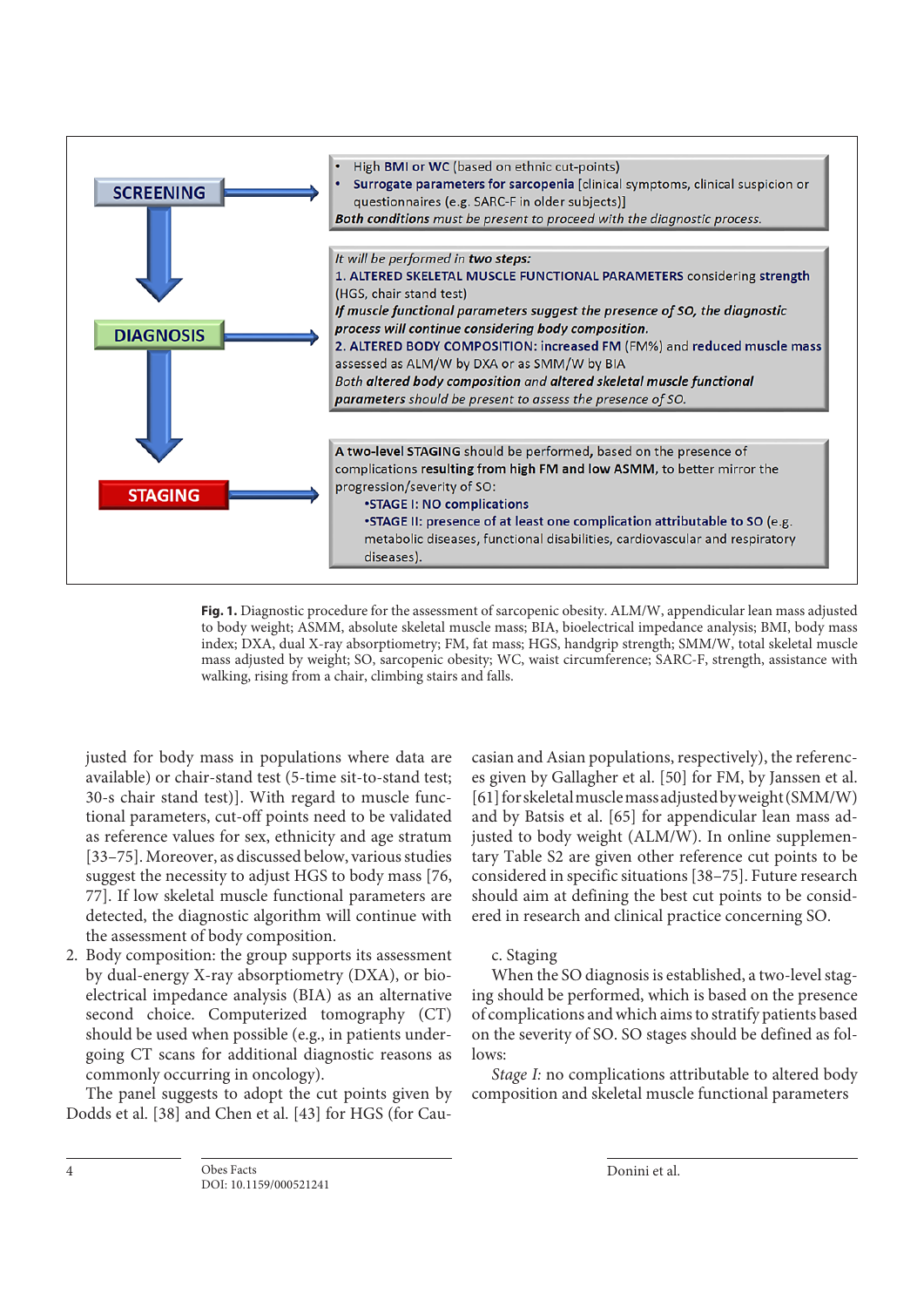|  | <b>Table 1.</b> Clinical symptoms or suspicion factors for the screening of sarcopenic obesity |  |  |  |
|--|------------------------------------------------------------------------------------------------|--|--|--|
|  |                                                                                                |  |  |  |
|  |                                                                                                |  |  |  |

Age >70 years

Chronic disease diagnosis (e.g., inflammatory diseases and organ failure or chronic disease) including but not limited to: Chronic heart failure Chronic kidney disease (particularly renal replacement therapy) Chronic bowel failure or dysfunction Chronic liver disease (particularly NASH and liver cirrhosis) Chronic respiratory disease Chronic neurologic and neurodegenerative diseases Chronic cognitive impairment Depression Organ transplantation Endocrine diseases (e.g., metabolic syndrome, diabetes mellitus, hypercortisolism, hypogonadism and corticoid treatment) **Osteoarthritis** Cancer (especially but not limited to chemotherapy of breast or prostate cancer) Recent acute disease/nutritional events: Recent hospitalization (particularly but not limited to COVID-19, ICU stay, surgery) Recent major surgery or trauma with/without complications Recent sustained immobilization or reduced mobility (e.g., trauma, fracture, orthopaedic disease) Recent history of reduced food intake (e.g., <50% for >2 weeks) Recent weight loss (including diet-induced voluntary weight loss and weight cycling syndrome) Recent rapid increase in weight Long-standing restrictive diets and bariatric surgery History – complaint of: Repeated falls Weakness, exhaustion **Fatigability** Perceived progressive movement limitations

*Stage II:* Presence of at least one complication attributable to altered body composition and skeletal muscle functional parameters (e.g., metabolic diseases, disabilities resulting from high FM and/or low muscle mass, cardiovascular and respiratory diseases)

#### **Discussion**

Our process provided a consensus definition of SO and importantly, a structured, two-level algorithm (screening and diagnosis), in evaluating patients who may have SO. The latter will be followed by SO staging.

#### *1 Definition of Sarcopenic Obesity*

Sarcopenic obesity is characterized by the combination of obesity, defined by high body fat percentage, AND sarcopenia, defined as low skeletal muscle mass accompanied by low muscle function. SO needs to be considered as a unique clinical condition, different from obesity or sarcopenia alone. This is due to the existence of: (1) bidirectional, pathogenic interaction between body FM accumulation and loss of skeletal muscle mass and function; (2) negative clinical interactions between obesity and sarcopenia, leading to a synergistically higher risk for metabolic disease and functional impairment compared to those caused by the cumulative risk from each separate condition [78, 79].

The group supports that sarcopenia and obesity be identified as distinct phenotypic traits. Despite pathophysiological interactions that lead to vicious cycles with potential mutual synergistic worsening of both conditions, there are currently insufficient clinical data to suggest and support an integrated index for SO definition that simultaneously takes into account body fat and muscle mass. In a recent systematic review, we found that unified parameters with both fat and muscle measurements related in a single criterion were used for SO definition in only 6 out of 75 selected studies. Moreover, the unified parameters differed in the respective studies [20].

The group however supports that current definitions of obesity and sarcopenia should not be automatically applied to define SO. In particular, sarcopenia has been defined as low skeletal muscle mass (appendicular lean mass in age-related primary sarcopenia) and function, but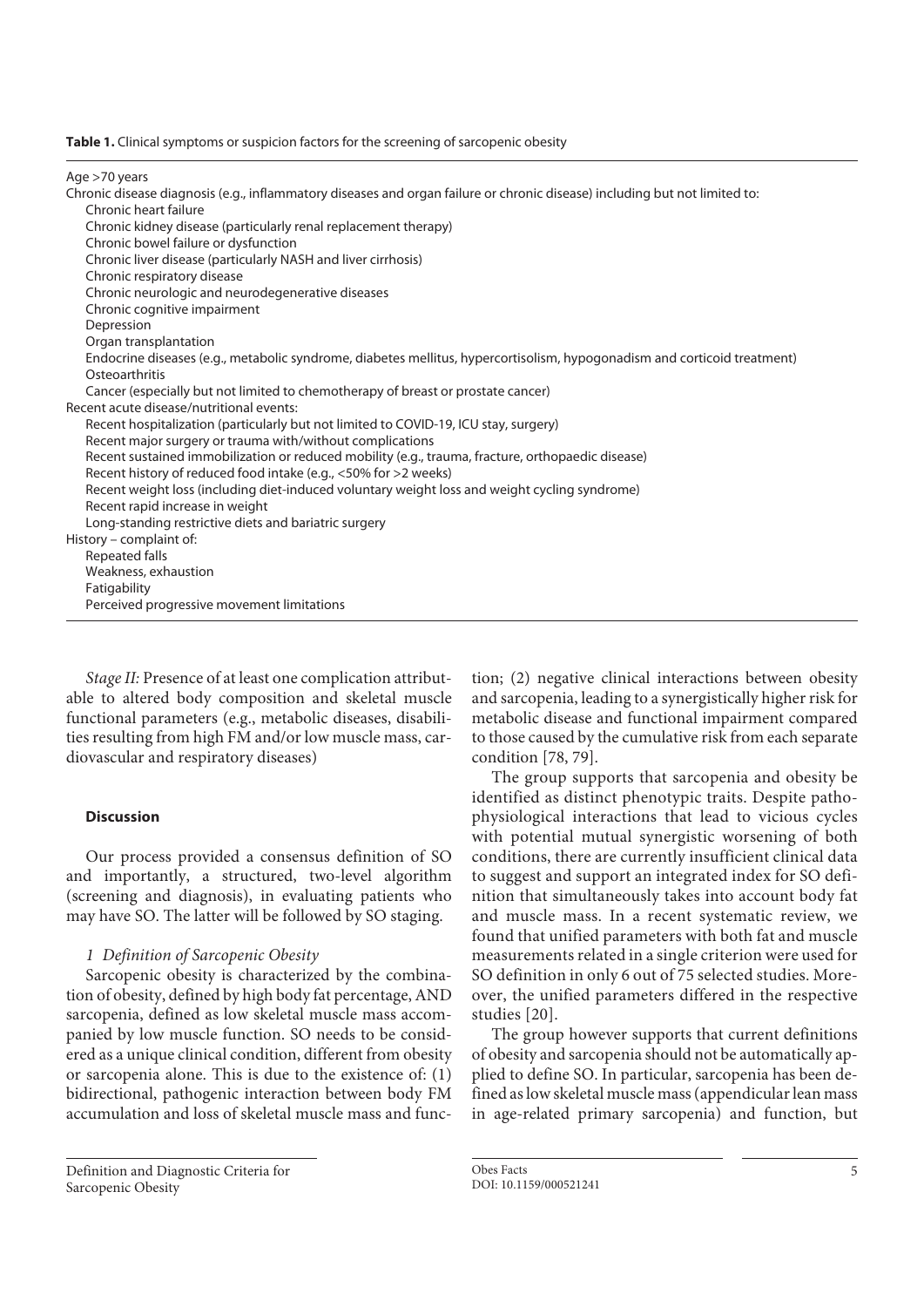muscle changes should be considered in the context of obesity.

Skeletal muscle mass and relative muscle mass: in absolute terms, high body fat in obesity may result in a relative reduction of skeletal muscle mass (% skeletal muscle mass/BW), also in the absence of absolute skeletal muscle loss. A relative reduction in skeletal muscle mass could therefore merely result from higher body fat. Individuals with obesity may conversely have comparable or even higher absolute skeletal muscle mass relative to nonobese counterparts, due to higher overall body mass and potentially higher related muscle workload in daily physical activity [80, 81]. However, near-normal skeletal muscle mass according to reference ranges for the general non-obese population may be accompanied by lower or inadequate muscle strength and performance in individuals with obesity [82].

For the definition of sarcopenia in SO we therefore support the concept of normalizing skeletal muscle mass to body mass and the need to introduce the concept of "relative or adequate muscle mass."

Skeletal muscle mass assessment: ideally, total skeletal muscle mass should be directly measured using gold standard techniques for the diagnosis of SO. This group, however, acknowledges that surrogates of skeletal muscle mass often need to be considered, due to practical limitations in its assessment in clinical and research settings. Even accurate methods commonly used in clinical research and practice provide assessment of lean mass (LM) or fat-free mass (FFM) as a whole, which includes other non-muscle organs such as gut, liver, kidney. Body fluids are also included in FFM and may reduce precision. Specific muscle areas can also be considered as surrogates and have been reported to predict clinical outcomes in specific disease settings [83, 84].

Skeletal muscle quality: among other specific issues, skeletal muscle quality may be profoundly altered in people with obesity, particularly in terms of ectopic fat deposition (e.g., myosteatosis) which may be highly prevalent in the presence of excess body fat. Myosteatosis is indeed recognized to negatively correlate with skeletal muscle mass and strength, as well as with systemic metabolic derangements including insulin resistance and type 2 diabetes, and with mobility, thereby being of prognostic relevance [85–87].

Skeletal muscle function: The group supports that sarcopenia in SO must be defined as concomitant reduction of skeletal muscle mass and function. Skeletal muscle functional parameters (primarily based on muscle strength) therefore need to be considered in the definition of SO. Besides the relevance of muscle functional parameters for patient outcomes and prognosis, differential changes in skeletal muscle mass and functional parameters reported in several available studies directly support their independent measurement [88, 89].

Discrepancies in muscle mass and function may also be due, at least in part, to current methodological limitations in accurate assessment of skeletal muscle mass [86]. However, other relevant pathophysiological features including muscle quality and composition, muscle energy metabolism derangements and neuromuscular junction alterations may alter the relationship between skeletal muscle mass and function, thereby supporting the need to directly assess the latter to define and diagnose SO. Although skeletal muscle mass per se may be relevant for metabolic outcomes, altered muscle function is indeed associated with global individual functional impairment, reduced quality of life and shorter survival [90, 91].

Excess body fat may also notably lead per se to functional impairment and disability due to motor or cardiorespiratory complications. This also indicates the synergistic negative impact of both fat and skeletal muscle components on SO clinical outcomes.

Sarcopenic obesity epidemiology: SO is more frequently present in older adults, in part, due to the changes observed in body composition which in general accompany the aging process [65].

However, SO is not uniquely a geriatric condition (or limited to older adults). Several risk factors can accelerate the onset of sarcopenia in individuals with obesity such as clustered systemic and muscle oxidative stress, inflammation and insulin resistance which may occur in obesity particularly in the presence of metabolic complications and other comorbidities. Sarcopenic obesity can, therefore, also be observed in middle-aged and younger individuals with obesity often particularly due to acute and chronic diseases, and to rapid increments or body weight cycling also following weight loss treatment. In 28 of the 75 studies selected in our recent SO systematic review [20], the mean age of the studied population was below 65 years. In a study conducted by Poggiogalle et al. [75] in a sample of 727 participants with obesity (141 M, 586 F; mean age:  $45.6 \pm 13.5$  and  $45.8 \pm 13.6$  years; mean BMI: 37.6  $\pm$  6 and 37.8  $\pm$  5.8 kg/m<sup>2</sup>, respectively), the prevalence of SO (sarcopenia defined as ALM/W <2 SD than the sex-specific mean reference value of a young population) was 34.8% in males and 50.1% in females. Similar results were obtained by El Ghoch et al. [92] in a sample of 147 individuals with obesity, where 63.3% met the cri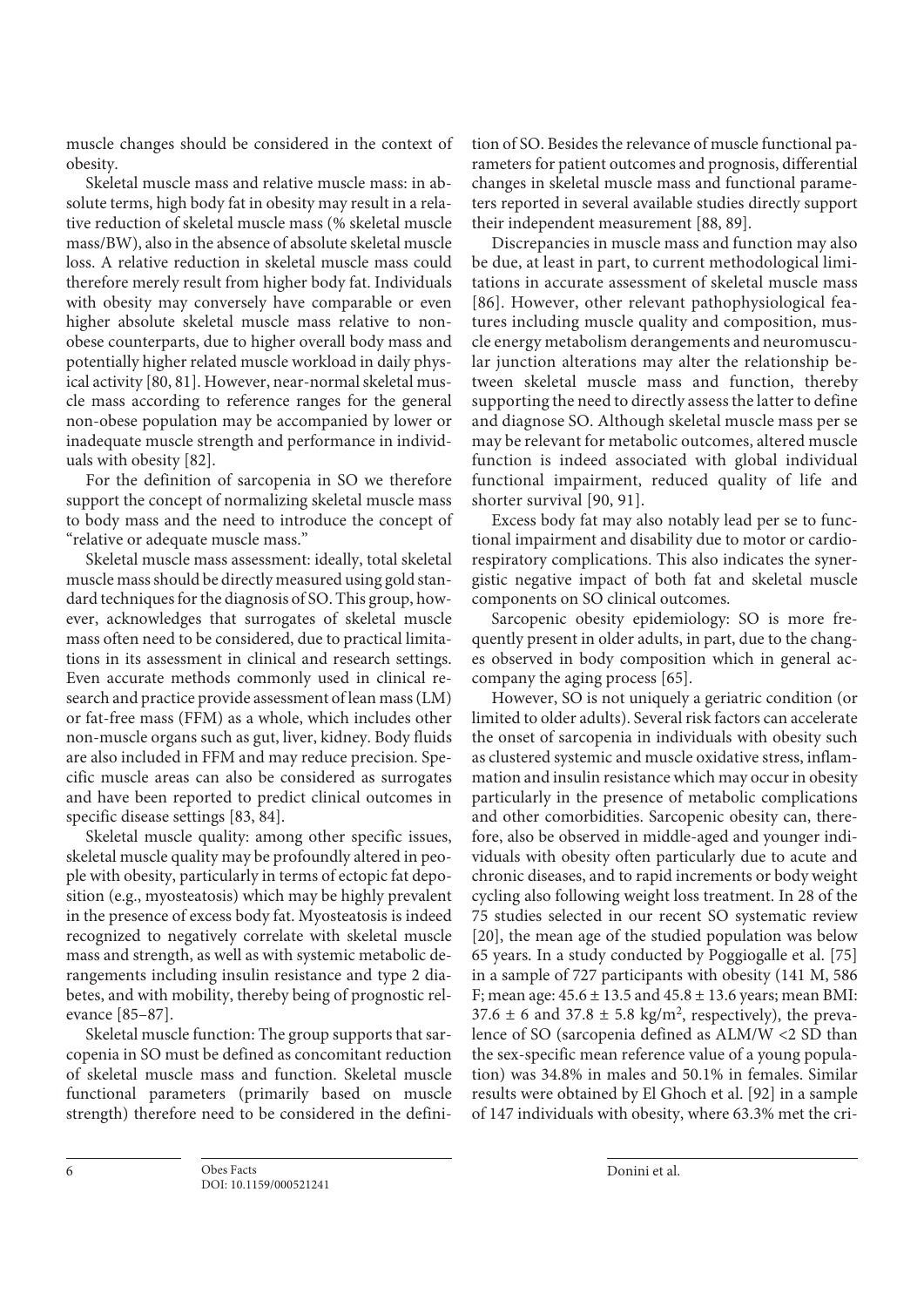teria for reduced lean mass that was negatively associated with the 6-min walking test.

Sarcopenic obesity classification – primary and secondary sarcopenic obesity: SO, and in particular its sarcopenia component, has been proposed to be differentiated into a primary or secondary condition, with primary sarcopenia defined as age-related, or linked to sedentary lifestyle or to the direct effect of adipose tissueassociated inflammation on muscle mass. On the other hand, secondary sarcopenia is considered to result from the presence of obesity itself as an accelerating factor, and acute diseases which may provide the major pathophysiological background for the condition, with vicious cycling of muscle catabolic derangements, low physical activity, and fat gain. In the present consensus, no differentiation was proposed between primary and secondary sarcopenia in terms of definition and diagnostic criteria due to lack of evidence for differential defining features. This classification may be however useful to better understand the aetiopathogenetic mechanisms leading to SO, and the proposed staging phase following SO diagnosis may provide clues regarding the presence of a primary or secondary form of SO. Notably, future research should also aim at differentiating the potential two SO forms, particularly since differential treatment strategies may be needed to address differential prevalent underlying mechanisms.

#### *2 Sarcopenic Obesity Diagnostic Procedures*  a. Screening

Screening tools should have maximum sensitivity. The ability to screen needs to be practical, affordable and time efficient for all at-risk individuals and potentially performed by different health care professionals (HCPs; e.g., nurses, general practitioners) who may or may not have expertise in the field of obesity or sarcopenia). It should therefore be carried out with tools that are easy to apply in a variety of clinical settings (e.g., outpatient clinics, hospitals, skilled nursing homes). It is important to note that the choice of reference ranges for each race or ethnic group has been challenging to identify given the lack of this information in some studies and mixed ethnicities in others. The utmost caution must therefore be applied in the choice of references in clinical and research activities since most of the studies are in Caucasian groups.

The group supports that screening aims at case finding with maximized sensitivity, which should be accessible to the highest possible number of individuals at risk and should therefore be feasible to the highest number of HCP also without specialized expertise in the field of obe-

Definition and Diagnostic Criteria for Sarcopenic Obesity

sity or sarcopenia. For this reason, the group supports the use of accessible, affordable and easy to use tools. The use of BMI is considered to be fully acceptable in the screening phase of the diagnostic process, both for its wide utilization in routine clinical practice in all settings and to allow implementation of the screening procedure, while recognizing the important limitations of BMI in the detection of fat distribution and body composition [24, 25, 93]. The group also supports the use of waist circumference [27, 28] as an accessible clinical tool that should be widely used for the identification of excess abdominal visceral fat and related cardiometabolic risk. The use of waist circumference will improve the risk assessment of sarcopenia due to a high potential catabolic impact of visceral fat-related abnormalities.

The group supports the list of conditions that raise clinical suspicion and risk factors including older age (Table 1). It is therefore proposed that all people with obesity and overweight above the age of 70 should be considered at risk of SO, due to the additional risk of developing age-related sarcopenia. In practice, it is proposed that this population should be regularly screened guided by muscle functional tests to rule out SO. Additional risk factors include several chronic diseases well known to enhance the risk of loss of muscle mass and function, as well as catabolic events or nutritional derangements potentially causing muscle loss [94, 95].

Major diseases that can affect body weight through fluid retention (e.g., heart, liver and kidney failure, cancer) should also be carefully considered and assessed to avoid screening errors. The group finally advocates for the development of questionnaires that should be validated to establish the risk of sarcopenia in individuals with obesity at all ages. For example, the SARC-F [31, 32] includes five components: strength, assistance walking, rise from a chair, climbing stairs and history of falls, and can be used in the screening phase for older adults, since it has not been currently validated in younger age categories. Studies have suggested that the sensitivity of SARC-F may be improved by adding calf circumference [96]. Nonetheless, very limited data are however currently available on the use of calf circumference in SO, mainly reflecting the necessity to standardize the procedure [97] and the general limitations to the use of anthropometry in individuals with obesity, as only recently adjustment factors have been made available [98]. Future research will be needed to verify the potential usefulness of including calf circumference in the SO screening procedure [43, 98–103].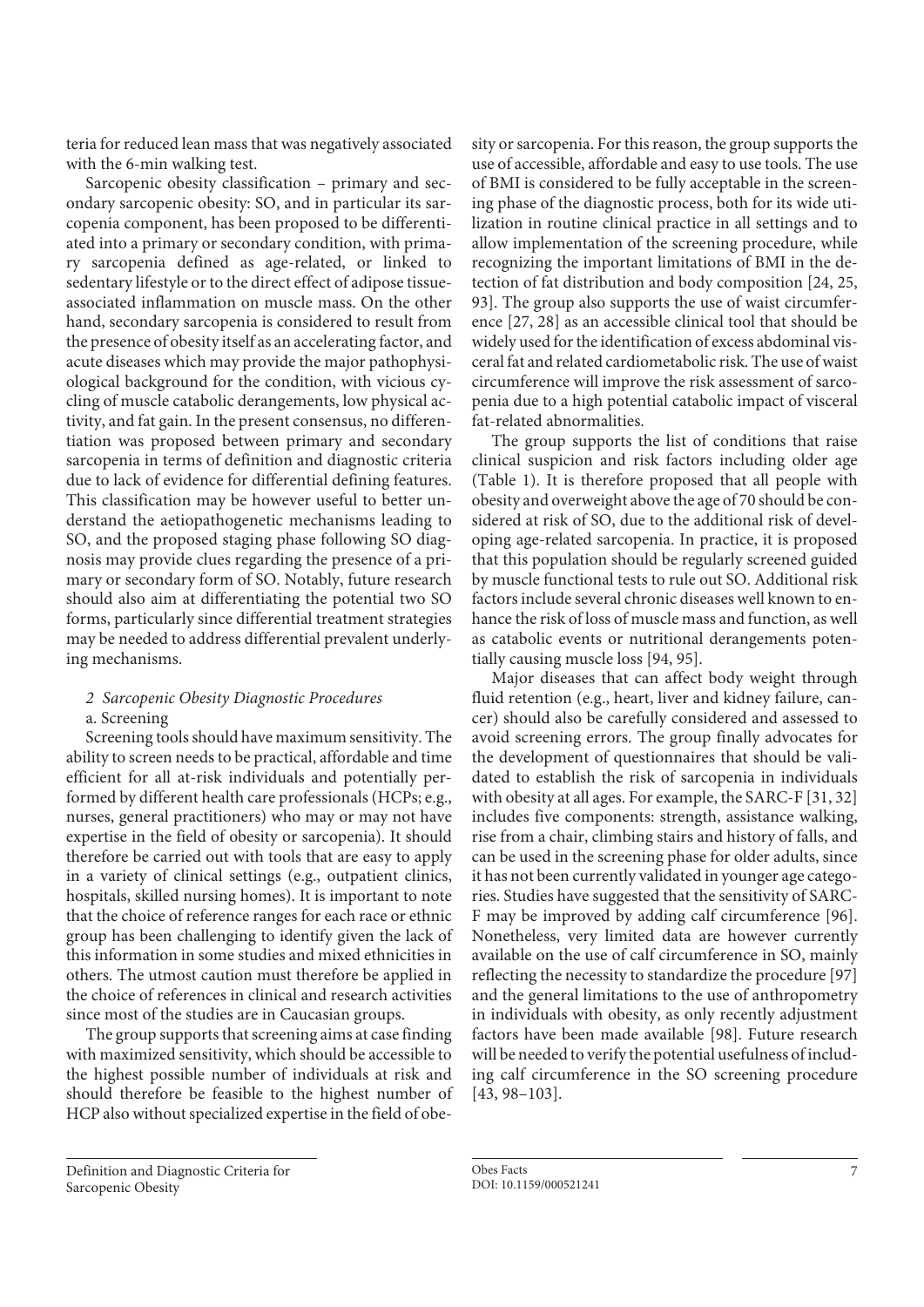## b. Diagnosis

Diagnosis of SO, following positive screening, requires the presence of both altered skeletal muscle functional parameters and altered body composition. Skeletal muscle mass, estimated using techniques available for clinical practice such as BIA and DXA that do not directly assess muscle, is not a good indicator of functional impairment [104]. In fact, when using the D3-creatine dilution method, the association between muscle mass and disability is significant [105].

Altered skeletal muscle functional parameters: As discussed above, the group agrees that muscle function is a fundamental component of SO in both the definition and diagnostic process. In particular, the group agrees that functional consequences are of the utmost importance in the definition of the clinical picture of SO since they can affect quality of life of patients and treatment protocols of SO. Not only in sarcopenia, but also in obesity, functional impairment is very frequent and may occur well before old age [106–108]. SO diagnosis, therefore, needs to include direct assessment of altered skeletal muscle functional parameters along with altered body composition.

The decision to recommend the assessment of skeletal muscle functional parameters as the first step in the diagnostic process also addresses the need for practicality. The evaluation of body composition requires tools that, although increasingly available, may be less routinely accessible than those employed for the assessment of skeletal muscle function, particularly regarding muscle strength and physical performance.

In this context, a preliminary evaluation of functional parameters may represent a feasible approach to assess the risk of SO in at-risk subjects with a positive screening but without functional impairment who therefore would not meet the diagnostic criteria for SO. On the other hand, impairment of skeletal muscle functional parameters mandates the continuation of the diagnostic process with assessment of body composition [109].

The group indicates that muscle strength should be the functional parameter of choice for SO diagnosis although the available data do not show, at the moment, a clear superiority of a specific functional test; as such, this is an important topic for future investigation. More generally, as shown in online supplementary Table S2 also for the chair stand test and knee extensor strength, reference values have been commonly generated based on studies characterized by great heterogeneity of the considered population (age, ethnicity, sex). While the definition or refinement of reference values represents a topic for future research, researchers and clinicians should currently

refer to cut-off points that are the closest to their studied population or patients.

Although gait speed has clinical relevance as a measure of physical performance and may identify disability and functional impairment in various settings, the group does not recommend its inclusion as a primary mandatory assessment tool in the SO diagnostic procedure because of potential clinical confounding factors that may affect test results, including osteoarthritis of the knee which is frequently observed in patients with obesity [110].

While supporting utilization of muscle strength tests (hand grip strength and chair stand tests) that are not, or are less impacted by pain, the group advocates further research that could lead to a larger panel of tests for muscle function assessment in the SO diagnostic procedure. For practical purposes, several skeletal muscle strength assessment methods have been proposed in the literature, each with advantages and limitations including validation studies in specific age groups or in samples of patients with well-defined clinical pictures [111].

The group recognizes that available information does not allow to select a single optimal measurement system; different systems for evaluating skeletal muscle strength are therefore presented in online supplementary Table S2, and it is recommended to use validated cut-off points for different sex and age classes. The concept of relative muscle strength is potentially relevant, but the group agrees that there is currently no sufficient evidence to recommend adjustment methods based on body weight or BMI, also considering that no clear cut-offs for relative HGS are available (with only the Foundation for the National Institutes of Health – FNIH – suggesting a cut-off for HGS/BMI) and that advantages and disadvantages of using normalized strength are still not clearly defined [33, 40, 112–115].

The group therefore supports the use of maximal strength between the two limbs for the definition of HGS and knee extensor strength. We encourage studies that further define optimal potential adjustment criteria, particularly for people with obesity.

Body composition assessment methods: With regard to body composition assessment, obesity should be defined as increased FM% of total body weight. An increase in visceral FM should also be considered for the evaluation of overall clinical risk by measuring waist circumference [30]. Using normalizations for FM (e.g., fat mass index) may lead to different and partly contradictory results [116]. The panel supports normalization for body weight but is aware of the limits of this option (e.g., in case of significant increase in body water) and therefore advo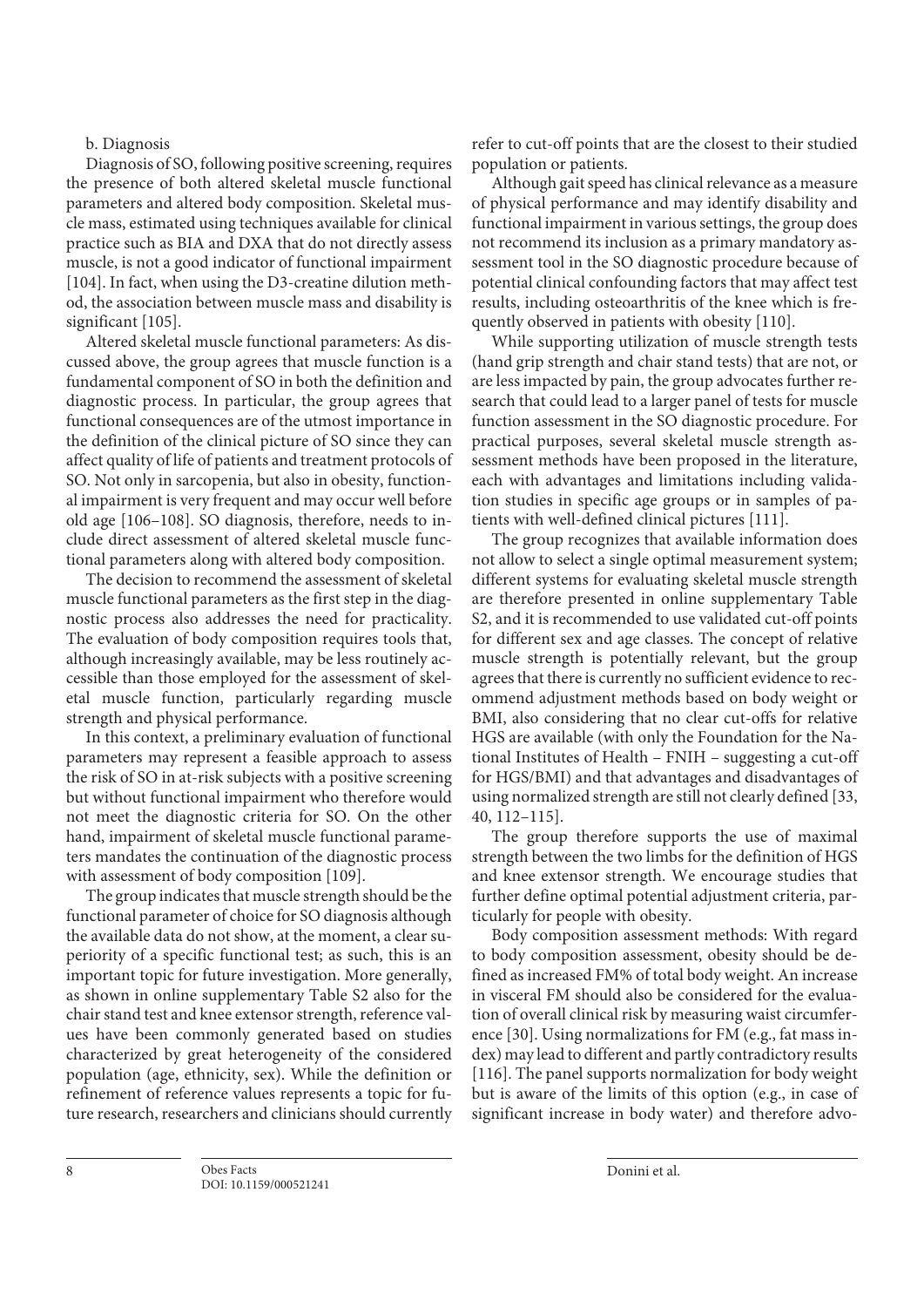cates that further studies are needed to potentially validate the use of different adjustments of FM (e.g., for body height) in individuals with obesity in the process of SO diagnosis.

Moreover, the diagnosis of sarcopenia requires a relative reduction of skeletal muscle mass adjusted to body weight; the panel considers ALM/W as the most suitable parameter when DXA is available; ALM/W or SMM/W may represent a valid option for BIA. However, it should be noted that skeletal muscle mass is derived from equations when using BIA (developed from DXA), which may limit its reliability and requires caution in both clinical practice and research. In fact, the use of specific equations for BIA calculations should require validation methods that, together with cut-off points, may significantly differ from one study to another. Moreover, using BIA in individuals with BMI > 34 kg/m<sup>2</sup> may lead to an underestimation of FM and an overestimation of FFM [117]. The proposal to identify sarcopenia in SO as a relative reduction of muscle mass adjusted to body weight is based on the observation that a relative reduction of muscle mass in the presence of high total body mass and FM may have relevant clinical and functional impact even in the absence of absolute muscle mass reduction [118].

In the systematic review that served as the background to this consensus process, the same number of papers used ALM/W or ALM/height<sup>2</sup> as a parameter to define sarcopenia in SO. The panel advocates further studies to further verify the validity of each specific index, and particularly normalization for body height.

The group supports that body composition should be assessed by DXA, or BIA as second choice. Both methods have some acknowledged limitations. For DXA it includes cost issues, variability in tissue thickness, lean tissue hydration, lack of skeletal muscle quantification, the overall skeletal muscle proportion of lean mass and the inclusion of the non-muscle lean component that may reduce accuracy in persons with obesity and lead to discrepancies between body composition and functional parameters [84, 119, 120]. In turn, BIA limitations also include lack of direct measurement of body composition. Skeletal muscle mass is estimated based on BIA raw measurements based on population and device-specific equations, with reduced accuracy in the presence of altered fluid balance. The presence of obesity specially impacts the assumption of constant hydration potentially decreasing BIA accuracy [121, 122].

Also, age, ethnicity and specific disease conditions may require specific equations and cut-offs [82] that may not be available for different devices.

In addition, as also discussed above, lack of direct measurement of skeletal muscle mass might lead to inaccuracies which could account, at least in part, for reported limited predictive value of DXA and BIA-estimated muscle mass with poor functional outcomes in older adults. In terms of methodology, use of DXA with visceral fat analyser does not appear to improve the definition of FM distribution, and its clinical applicability may be limited. The use of magnetic resonance imaging as well as D3 creatine dilution is currently essentially limited to research settings; they may represent useful procedures to validate predictive equations and cut-off points to be used in clinical practice for the assessment of body composition and skeletal muscle mass.

Emerging research shows that the association of body composition, and particularly skeletal muscle mass, with functional parameters is stronger if tools directly measuring skeletal muscle mass such as D3-creatine dilution are employed [123]. However, D3-creatine dilution still awaits validation in various clinical settings and is not widely available for clinical practice implementation. While acknowledging that accurate direct measurement of skeletal muscle mass might improve its predictive value for muscle function, the group agrees that DXA and BIA represent an adequate compromise between precision and accuracy of measurements and availability of instruments for clinical implementation of SO diagnosis.

The group also emphasizes that CT has been increasingly employed in clinical research for measuring selected skeletal muscle areas, which have been validated against strong clinical outcomes in various disease settings. The third lumbar vertebra muscle landmark is recommended (from abdominal CT scans), based on its strong association with whole body muscle mass, although other muscles and muscle groups have been proposed, e.g. from chest, thigh scans and other areas. Notably, the use of CT scans specifically for routine diagnosis of sarcopenia is arguably difficult to implement, due to costs and X-ray exposure. Therefore, the use of this tool is largely limited to availability from medical records (e.g., opportunistic use) where CT scans are used in the evaluation of other disorders (e.g., malignancy). In this context, there is a strong rationale to incorporate body composition, which includes muscle mass assessment in large groups of patients undergoing CT examinations due to various disease conditions. Routine implementation of muscle assessment requires awareness of the clinical relevance of diagnosing low muscle mass and SO in the same patients.

Anthropometry, including calf circumference and mid-arm muscle circumference, may theoretically play a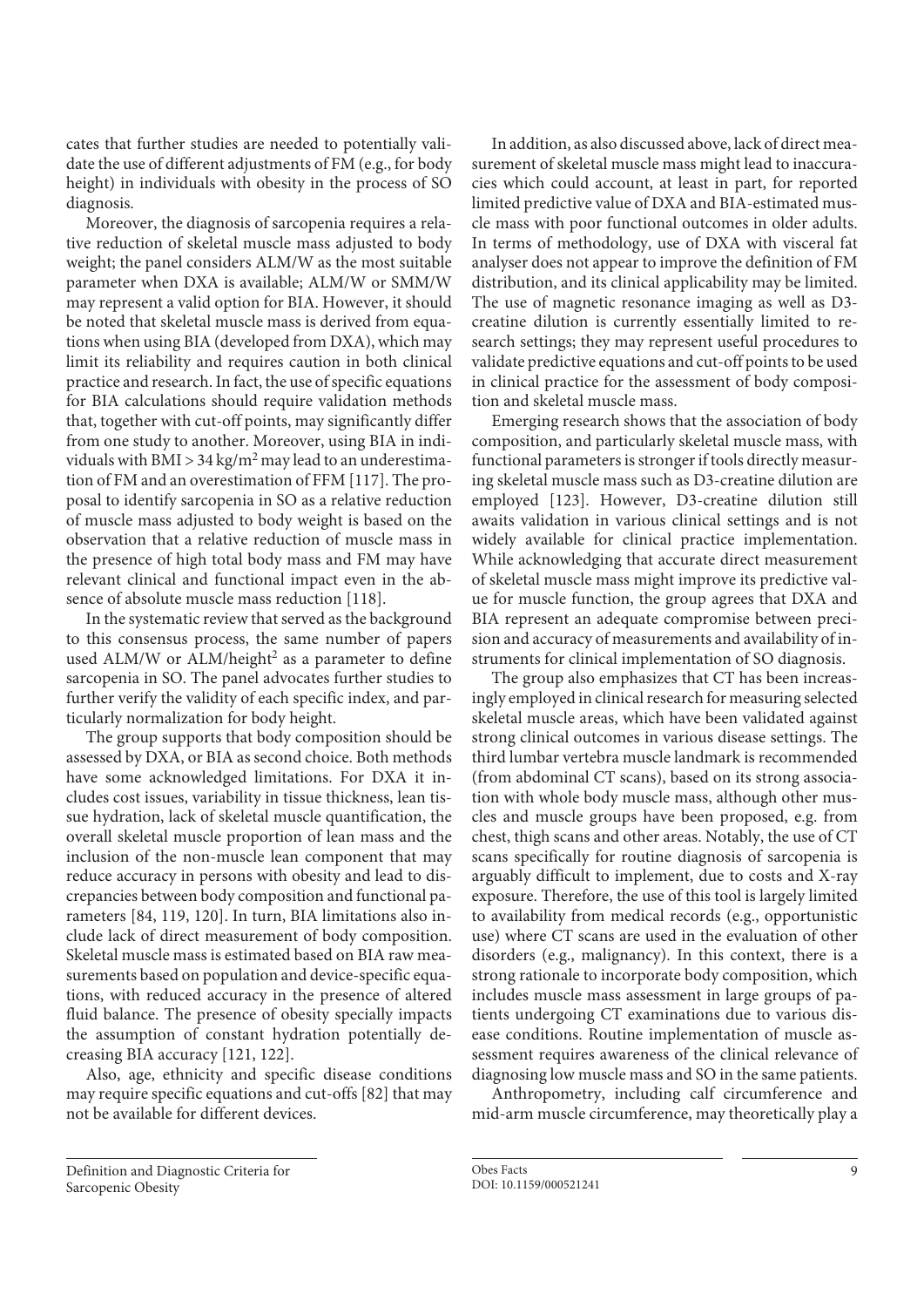major role in the assessment of body composition in clinical practice by allowing for a simple and rapid estimation of skeletal muscle mass (e.g., markers of low muscle mass). Important limitations however apply for main anthropometric methods. Anthropometry is generally less sensitive than body composition methods described earlier. In addition, similar to other techniques, it only includes selected skeletal muscle groups. Most importantly, anthropometric measurements to estimate skeletal muscle mass are affected by excess subcutaneous fat or fluid accumulation such as commonly observed in obesity [124]. Therefore, use of anthropometry cannot be routinely recommended in people with obesity and should be limited to calf circumference and only in the absence of oedema. Recent data indicated that adjustment for BMI leads to a higher predictive validity of calf circumference as a marker of skeletal muscle mass and clinical outcomes in the Health and Nutrition Examination Survey (NHANES) general population cohort [98]. Further studies are urgently advocated to validate adjustment for BMI to detect low calf circumference, low skeletal muscle mass and potentially SO in persons with obesity [125].

Cut-offs: The group supports a general approach to use available consensus-based cut-offs at this time. Online supplementary Tables S1 and S2 provide a summary of main available examples of parameters considered in the present document. Age, sex and ethnicity-specific cut-offs are needed and may not be available for all devices and techniques in all clinical conditions.

With regard to skeletal muscle mass and to the "relative" muscle mass concept, the group advocates for the adjustment of skeletal muscle mass, and particularly ALM/W. Further research is needed to verify whether this adjustment leads to potential overestimation of muscle mass in people with obesity, whereas adjustment to height or BMI would better express the relative amount of muscle mass.

Regarding body FM, the upper sex-specific cut-offs of 40% for females and 30% for males have been proposed as best predictors of mortality in the NHANES sample (American population) using DXA [59]. Woolcott et al. [126] developed a calculated %FM parameter defined as relative FM based not on body composition assessment, but rather calculated using height and waist circumference. These values need to be validated in populations with different ethnicities and using different methods for %FM assessment. While the group advocates normalization of SMM/W, the issue of normalization of FM by height is substantially less studied and may potentially

lead to relevant differences in diagnosis and prevalence of SO. The group supports the use of %FM while advocating comparative studies to validate these approaches and in particular normalization of %FM for body height [116] against clinical outcomes and with one another.

#### c. Staging

The group supports SO staging after diagnosis has been established, based on the presence of complications attributable to altered body composition and skeletal muscle functional parameters such as metabolic diseases, functional impairments resulting from high FM and/or low muscle mass, cardiovascular, bowel and respiratory diseases. Although functional impairment mainly represents a consequence of SO with strong negative prognostic value, it may also be considered an aggravating or perpetuating factor as it may exert a negative independent impact on maintenance or recovery of an adequate body composition and function.

The possibility to consider global functional outcomes (e.g., quality of life related to mobility, institutionalization, disability) as markers of severity of SO and their inclusion in the staging of SO was also considered but not accepted since they may not be necessarily associated with (or only with) SO, also being more relevant for SO in older adults.

The proposed staging is aimed at stratifying patients based on clinical severity and higher risk for poor outcomes, and therefore in need for more aggressive treatment and follow-up. The group is aware that the proposal has not been investigated yet and is therefore entirely based on clinical expert opinion at this time. The group advocates for research on this topic as a relevant clinical priority and a future objective of SO-related studies.

# *Limitations and Strengths*

The current statements and proposals are based on expert consensus from an international panel of researchers. A strength of the initiative is that the group is an international and multidisciplinary one, composed of representatives from four continents and different areas: clinical nutrition, obesity and sarcopenia, geriatrics with strong publication records in the field. The statements therefore represent a summary of wide and different perspectives and may enhance acceptance of the proposed algorithm. Notwithstanding, it is acknowledged as a potential limitation that the group was self-appointed, initiated by ESPEN and EASO representatives (L.M.D., L.B., S.B., T.C., R.B.) with subsequent selection of the expert panel.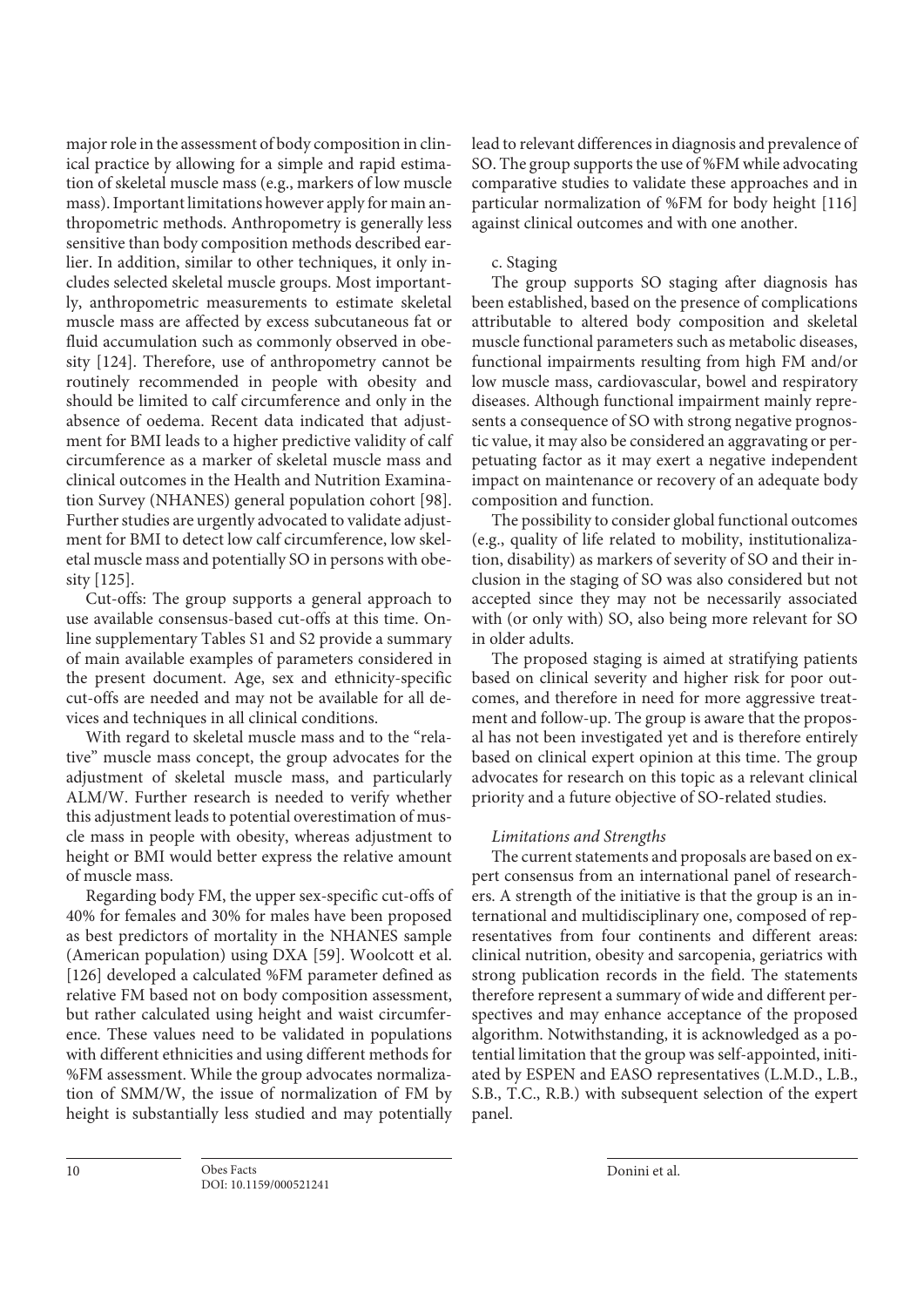Lack of consistency in operational criteria to define SO and to select SO patients in previous clinical research is a general limitation that may affect any consensus initiative in the field. The current statements are therefore admittedly not necessarily evidence-based, but rather expert-based. Discussions were carried out at the highest level of rigorousness with the goal to account for all potential problems and limitations. The group also aimed at providing criteria that are suitable for wide implementation in clinical practice, with the goal to empower nonspecialist HCPs in the screening procedure, and to involve specialized professionals in the diagnostic and staging phases. There is a need to balance practicality (time, availability, cost) and an ideal scenario allowing maximum of precision with highest specificity and sensitivity. We acknowledge that there will likely be a need to differentiate assessments between clinical versus research settings. In the latter case, more sophisticated and precise methods should be used while in the clinical scenario availability of instruments will drive assessments of choice, which should anyway be based on the best applicable evidence. The current diagnostic algorithm is considered to be suitable for clinical practice at this stage, and the group plans to revise the proposal within a reasonable time frame of 3–5 years. New available data may then confirm the current framework or provide stronger alternatives. In particular, the group strongly encourages studies to address major areas of uncertainty, including but not limited to:

Cut-off values: as discussed, no universally accepted validated references are currently available for most of the parameters cited in this document. The present document provides data available in different settings (online suppl. Tables S1 and S2). In particular, there is an urgent need to establish whether parameters should be analysed using a T score (comparison with a young reference population) or referring to a coeval population (Z score). Finally, cut-offs should be validated as predictors of specific adverse outcomes (comorbidity, disability, mortality or other clinical outcomes).

Relative muscle and fat mass: the group supports the use of relative muscle mass, particularly appendicular lean mass whenever available normalized for body weight. In addition, the group recognizes the importance of the concept of relative FM, although its use in available research makes its implementation more difficult. The group highlights the need of rigorous comparative research to establish optimal utilization and normalization of absolute muscle and FM as established by body composition assessment.

Definition and Diagnostic Criteria for Sarcopenic Obesity

Muscle functional parameters in secondary sarcopenic obesity: the role of skeletal muscle function and primary assessment of muscle functional parameters has been discussed. The group acknowledges that including altered muscle functional parameters as a necessary component to complete the diagnostic process may lead to potential borderline conditions, particularly in younger patients with relative low muscle mass for their age but still relatively preserved muscle function. The group therefore advocates for studies to specifically analyse the predictive value of the proposed algorithm in detection of SO in younger subjects. The group is also aware that functional parameters have not been the primary outcome of interest in the vast majority of available studies on secondary sarcopenia or secondary SO in patients with cancer, other chronic conditions, or hospitalized e.g., in intensive care unit, where younger age may be more prevalent and body composition is likely to be more feasible and relevant than functional assessment. Future research is needed to establish the role of functional parameters on clinical outcomes in SO patients in this context.

#### **Conclusions**

ESPEN and EASO represented by the expert panel advocate that the proposed SO definition and diagnostic criteria be implemented in clinical practice and in interventional randomized controlled trials aimed in particular at exploring the impact of specific interventions on SO. In addition, they strongly encourage validation and prospective follow-up studies as well as secondary analysis of existing cohorts with the aim to increase the scientific evidence needed to identify and treat SO patients.

#### **Conflict of Interest Statement**

None of the authors display any conflict of interest in the production of this paper.

#### **Funding Sources**

This work did not receive any grant from funding agencies in the public, commercial or not-for-profit sectors.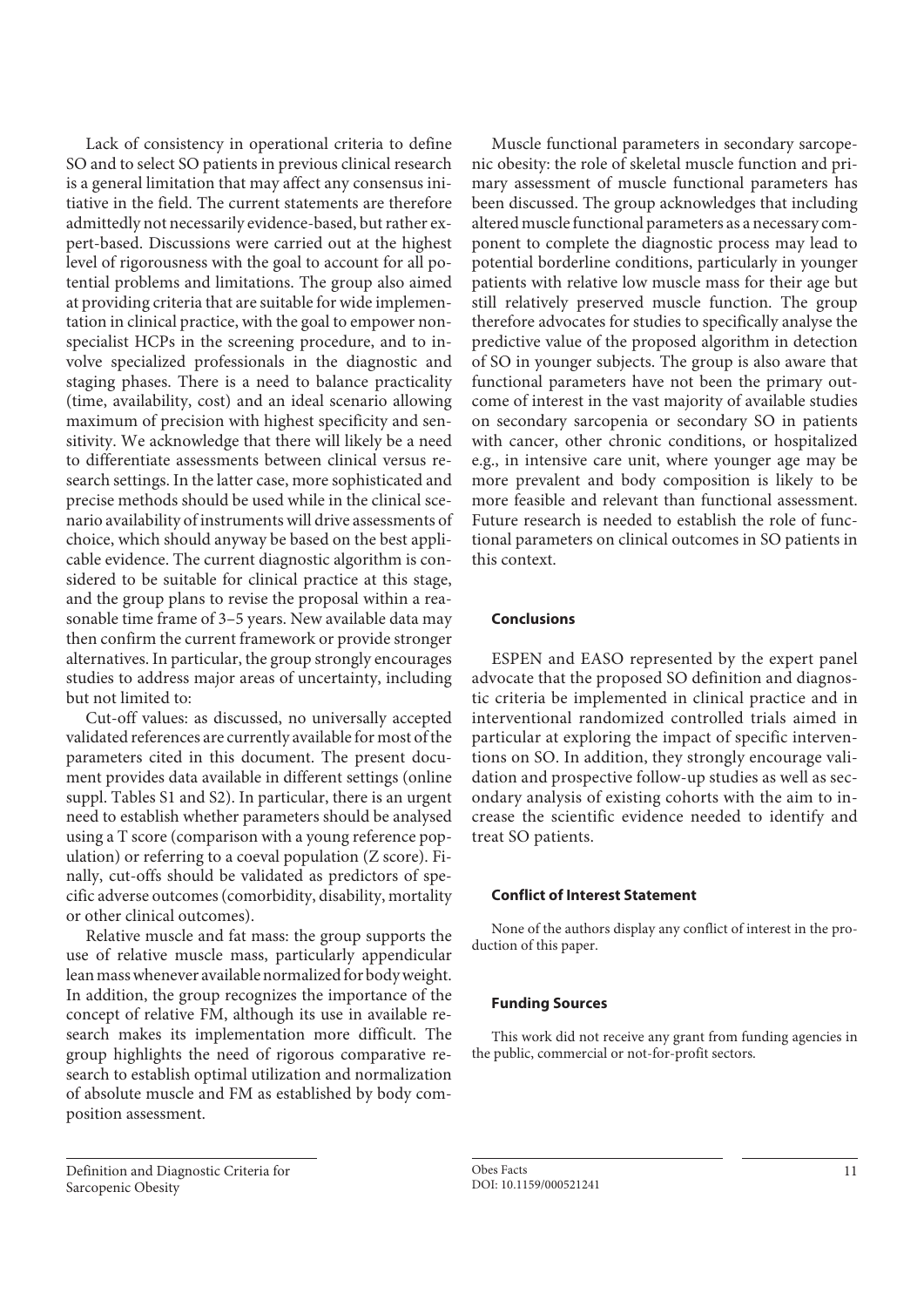#### **Author Contributions**

Conceptualization: L.M. Donini, R. Barazzoni, L. Busetto, T. Cederholm, S. Bischoff; methodology: L.M. Donini, R. Barazzoni, L. Busetto, T. Cederholm, S. Bischoff; formal analysis: E. Parrinello; writing (original draft): L.M. Donini, R. Barazzoni, L. Busetto, T. Cederholm, S. Bischoff; writing (review and editing): all the authors; visualization: L.M. Donini, R. Barazzoni, L. Busetto, T. Cederholm, S. Bischoff; supervision: all the authors.

#### **References**

- 1 Barazzoni R, Bischoff SC, Boirie Y, Busetto L, Cederholm T, Dicker D, et al. Sarcopenic obesity: time to meet the challenge. Clin Nutr. 2018 Dec;37(6 6 Pt A):1787–93.
- 2 Barazzoni R, Bischoff S, Boirie Y, Busetto L, Cederholm T, Dicker D, et al. Sarcopenic obesity: time to meet the challenge. Obes Facts. 2018;11(4):294–305.
- 3 Cruz-Jentoft AJ, Landi F, Topinková E, Michel JP. Understanding sarcopenia as a geriatric syndrome. Curr Opin Clin Nutr Metab Care. 2010 Jan;13(1):1–7.
- 4 Makizako H. Frailty and Sarcopenia as a Geriatric Syndrome in Community-Dwelling Older Adults. Int J Environ Res Public Health. 2019 Oct;16(20):4013.
- 5 Cruz-Jentoft AJ, Bahat G, Bauer J, Boirie Y, Bruyère O, Cederholm T, et al.; Writing Group for the European Working Group on Sarcopenia in Older People 2 (EWGSOP2), and the Extended Group for EWGSOP2. Sarcopenia: revised European consensus on definition and diagnosis. Age Ageing. 2019 Jan;48(1):16–31.
- 6 Hong SH, Choi KM. Sarcopenic Obesity, Insulin Resistance, and Their Implications in Cardiovascular and Metabolic Consequences. Int J Mol Sci. 2020 Jan;21(2):494.
- 7 Prokopidis K, Cervo MM, Gandham A, Scott D. Impact of Protein Intake in Older Adults with Sarcopenia and Obesity: A Gut Micro-<br>biota Perspective. Nutrients. 2020 biota Perspective. Nutrients. 2020 Jul;12(8):2285.
- 8 Pekař M, Pekařová A, Bužga M, Holéczy P, Soltes M. The risk of sarcopenia 24 months after bariatric surgery – assessment by dual energy X-ray absorptiometry (DEXA): a prospective study. Wideochir Inne Tech Malo Inwazyjne. 2020 Dec;15(4):583–7.
- 9 Wang M, Tan Y, Shi Y, Wang X, Liao Z, Wei P. Diabetes and sarcopenic obesity: pathogenesis, diagnosis, and treatments. Front Endocrinol (Lausanne). 2020 Aug;11:568.
- 10 Sherf-Dagan S, Zelber-Sagi S, Buch A, Bar N, Webb M, Sakran N, et al. Prospective Longitudinal Trends in Body Composition and Clinical Outcomes 3 Years Following Sleeve Gastrectomy. Obes Surg. 2019 Dec;29(12):3833–41.
- 11 Rossi AP, Rubele S, Calugi S, Caliari C, Pedelini F, Soave F, et al. Weight Cycling as a Risk Factor for Low Muscle Mass and Strength in a Population of Males and Females with Obesity. Obesity (Silver Spring). 2019  $Iul:27(7):1068-75.$
- 12 Guillet C, Masgrau A, Walrand S, Boirie Y. Impaired protein metabolism: interlinks between obesity, insulin resistance and inflammation. Obes Rev. 2012;13(Suppl 2):51e7.
- 13 Baumgartner RN. Body composition in healthy aging. Ann N Y Acad Sci. 2000 May; 904(1): 437-48.
- 14 Flegal KM, Carroll MD, Ogden CL, Johnson CL. Prevalence and trends in obesity among<br>US adults. 1999–2000. IAMA 1999–2000. 2002;288(14):1723e7.
- 15 Villareal DT. Obesity in older adults a growing problem. In: Watkins Bales C, Seel Ritchie C, editors. Nutrition and health: handbook of clinical nutrition and aging. 2nd ed. New York: Humana Press; 2009. p. 263e77.
- 16 Bauer JM, Cruz-Jentoft AJ, Fielding RA, Kanis JA, Reginster JY, Bruyère O, et al. Is there enough evidence for osteosarcopenic obesity as a distinct entity? A critical literature review. Calcif Tissue Int. 2019 Aug;105(2):109– 24.
- 17 Peng TC, Chen WL, Chen YY, Chao YP, Wu LW, Kao TW. Associations between different measurements of sarcopenic obesity and health outcomes among non-frail community-dwelling older adults in Taiwan. Br J Nutr. 2021 Dec;126(11):1749–57.
- 18 Atkins JL, Wannamathee SG. Sarcopenic obesity in ageing: cardiovascular outcomes and mortality. Br J Nutr. 2020 Nov;124(10):1102– 13.
- 19 Du Y, Wang X, Xie H, Zheng S, Wu X, Zhu X, et al. Sex differences in the prevalence and adverse outcomes of sarcopenia and sarcopenic obesity in community dwelling elderly in East China using the AWGS criteria. BMC Endocr Disord. 2019 Oct;19(1):109.
- 20 Donini LM, Busetto L, Bauer JM, Bischoff S, Boirie Y, Cederholm T, et al. Critical appraisal of definitions and diagnostic criteria for sarcopenic obesity based on a systematic review. Clin Nutr. 2020 Aug;39(8):2368–88.

#### **Data Availability Statement**

All data generated or analysed during this study are included in this article and in the supplementary material mentioned above. Further enquiries can be directed to the corresponding author.

- 21 Bischoff SC, Singer P, Koller M, Barazzoni R, Cederholm T, van Gossum A. Standard operating procedures for ESPEN guidelines and consensus papers. Clin Nutr. 2015 Dec;34(6):1043-51.
- 22 WHO. Obesity: preventing and managing the global epidemic. Report on a WHO consultation on obesity, Geneva, 3–5 June, 1997. WHO/NUT/NCD/98.1. Technical Report Series Number 894. Geneva: World Health Organization; 2000.
- 23 WHO Expert Consultation. Appropriate body-mass index for Asian populations and its implications for policy and intervention strategies. Lancet. 2004 Jan;363(9403):157– 63.
- 24 Shah NR, Braverman ER. Measuring adiposity in patients: the utility of body mass index (BMI), percent body fat, and leptin. PLoS One. 2012;7(4):e33308.
- 25 Batsis JA, Mackenzie TA, Bartels SJ, Sahakyan KR, Somers VK, Lopez-Jimenez F. Diagnostic accuracy of body mass index to identify obesity in older adults: NHANES 1999-2004. Int J Obes. 2016 May;40(5):761–7.
- 26 Examination Committee of Criteria for Obesity Disease in Japan; Japan Society for the Study of Obesity. New criteria for "obesity disease." Jpn Circ I. 2002 Nov;66(11):987–92.
- 27 Lean ME, Han TS, Morrison CE. Waist circumference as a measure for indicating need for weight management. BMJ. 1995 Jul;311(6998):158–61.
- 28 National Institutes of Health. Clinical Guidelines on the Identification, Evaluation, and Treatment of Overweight and Obesity in Adults – The Evidence Report. Obes Res. 1998 Sep;6 Suppl 2:51S–209S.
- 29 Misra A, Vikram NK, Gupta R, Pandey RM, Wasir JS, Gupta VP. Waist circumference cutoff points and action levels for Asian Indians for identification of abdominal obesity. Int J Obes. 2006 Jan;30(1):106–11.
- 30 Wang Z, Ma J, Si D. Optimal cut-off values and population means of waist circumference in different populations. Nutr Res Rev. 2010  $Dec; 23(2): 191-9.$
- 31 Malmstrom TK, Morley JE. SARC-F: a simple questionnaire to rapidly diagnose sarcopenia. J Am Med Dir Assoc. 2013 Aug;14(8):531–2.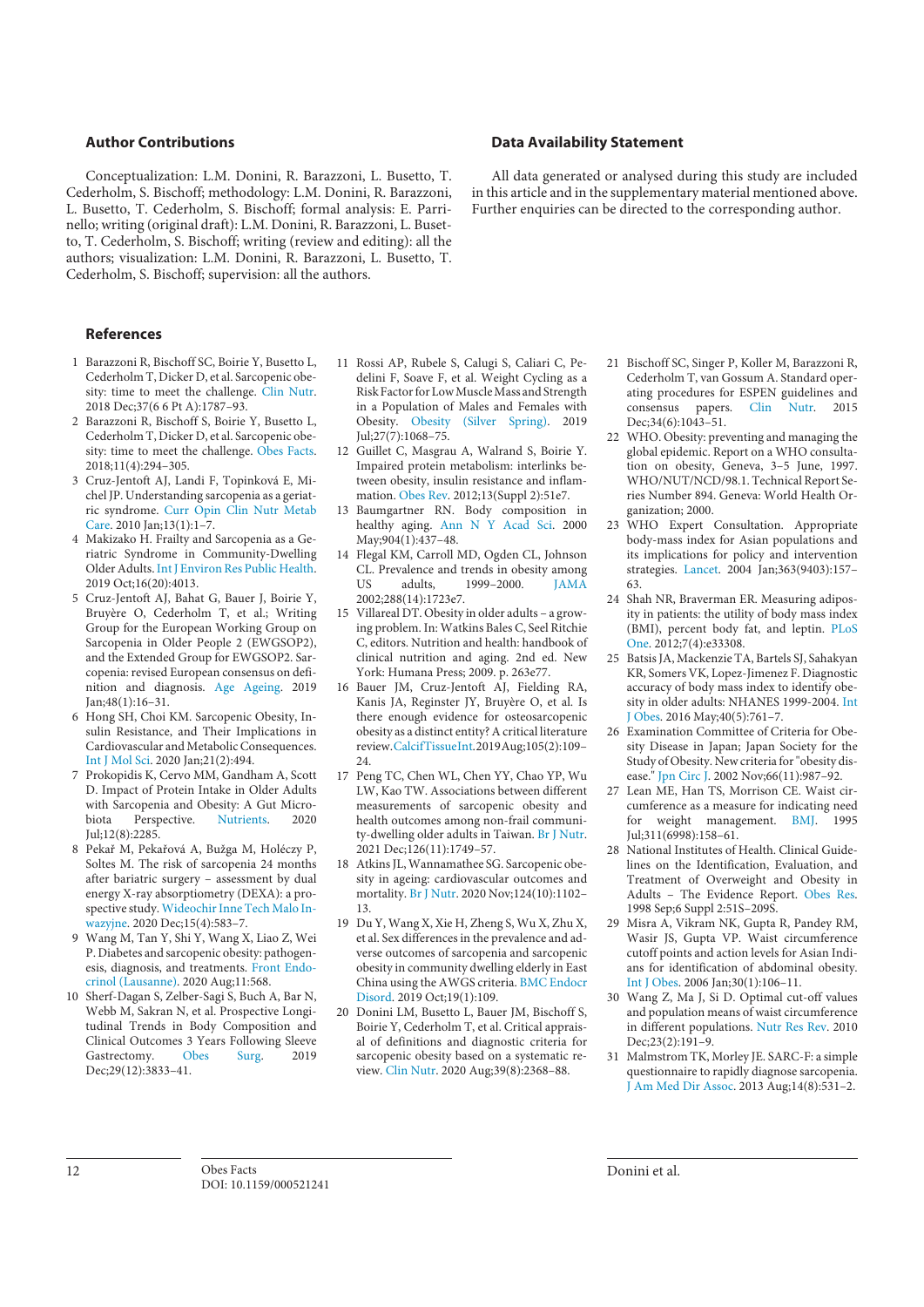- 32 Woo J, Leung J, Morley JE. Validating the SARC-F: a suitable community screening tool for sarcopenia? J Am Med Dir Assoc. 2014 Sep;15(9):630–4.
- 33 Ha YC, Yoo JI, Park YJ, Lee CH, Park KS. Measurement of Uncertainty Using Standardized Protocol of Hand Grip Strength Measurement in Patients with Sarcopenia. J Bone Metab. 2018 Nov;25(4):243–9.
- 34 Kanada Y, Sakurai H, Sugiura Y, Arai T, Koyama S, Tanabe S. Estimation of 1RM for knee extension based on the maximal isometric muscle strength and body composition. J Phys Ther Sci. 2017 Nov;29(11):2013–7.
- 35 Guralnik JM, Simonsick EM, Ferrucci L, Glynn RJ, Berkman LF, Blazer DG, et al. A short physical performance battery assessing lower extremity function: association with self-reported disability and prediction of mortality and nursing home admission. J Gerontol. 1994 Mar;49(2):M85–94.
- 36 Jones CJ, Rikli RE, Beam WC. A 30-s chairstand test as a measure of lower body strength in community-residing older adults. Res Q Exerc Sport. 1999 Jun;70(2):113–9.
- 37 Orwig DL, Magaziner J, Fielding RA, Zhu H, Binder EF, Cawthon PM, et al. Application of SDOC Cut Points for Low Muscle Strength for Recovery of Walking Speed After Hip Fracture. J Gerontol A Biol Sci Med Sci. 2020 Jun;75(7):1379–85.
- 38 Dodds RM, Syddall HE, Cooper R, Benzeval M, Deary IJ, Dennison EM, et al. Grip strength across the life course: normative data from twelve British studies. PLoS One. 2014 Dec;9(12):e113637.
- 39 Bhasin S, Travison TG, Manini TM, Patel S, Pencina KM, Fielding RA, et al. Sarcopenia Definition: The Position Statements of the Sarcopenia Definition and Outcomes Consortium. I Am Geriatr Soc. 2020  $Iul:68(7):1410-8.$
- 40 Patel SM, Duchowny KA, Kiel DP, Correade-Araujo R, Fielding RA, Travison T, et al. Sarcopenia Definition & Outcomes Consortium Defined Low Grip Strength in Two Cross-Sectional, Population-Based Cohorts. J Am Geriatr Soc. 2020 Jul;68(7):1438–44.
- 41 Lauretani F, Russo CR, Bandinelli S, Bartali B, Cavazzini C, Di Iorio A, et al. Age-associated changes in skeletal muscles and their effect on mobility: an operational diagnosis of sarcopenia. J Appl Physiol (1985). 2003 Nov;95(5):1851-60.
- 42 Studenski SA, Peters KW, Alley DE, Cawthon PM, McLean RR, Harris TB, et al. The FNIH sarcopenia project: rationale, study description, conference recommendations, and final estimates. J Gerontol A Biol Sci Med Sci. 2014 May:69(5):547-58.
- 43 Chen LK, Woo J, Assantachai P, Auyeung TW, Chou MY, Iijima K, et al. Asian Working Group for Sarcopenia: 2019 Consensus Update on Sarcopenia Diagnosis and Treatment. J Am Med Dir Assoc. 2020 Mar;21(3):300– 307.e2.
- 44 Auyeung TW, Arai H, Chen LK, Woo J. Letter to the editor: normative data of handgrip strength in 26,344 older adults – a pooled dataset from eight cohorts in Asia. J Nutr Health Aging. 2020;24(1):125–6.
- 45 Spruit MA, Sillen MJ, Groenen MT, Wouters EF, Franssen FM. New normative values for handgrip strength: results from the UK Biobank. J Am Med Dir Assoc. 2013 Oct;14(10):775.e5–11.
- 46 Assantachai P, Muangpaisan W, Intalapaporn S, Sitthichai K, Udompunturak S. Cutoff points of quadriceps strength, declines and relationships of sarcopenia-related variables among Thai community-dwelling older adults. Geriatr Gerontol Int. 2014 Feb;14 Suppl 1:61–8.
- 47 Martien S, Delecluse C, Boen F, Seghers J, Pelssers J, Van Hoecke AS, et al. Is knee extension strength a better predictor of functional performance than handgrip strength among older adults in three different settings? Arch Gerontol Geriatr. 2015 Mar-Apr;60(2):252–8.
- 48 Cesari M, Kritchevsky SB, Newman AB, Simonsick EM, Harris TB, Penninx BW, et al.; Health, Aging and Body Composition Study. Added value of physical performance measures in predicting adverse health-related events: results from the Health, Aging And Body Composition Study. J Am Geriatr Soc. 2009 Feb;57(2):251–9.
- 49 Rikli RE, Jones CJ. Development and validation of criterion-referenced clinically relevant fitness standards for maintaining physical independence in later years. Gerontologist. 2013 Apr;53(2):255–67.
- 50 Gallagher D, Heymsfield SB, Heo M, Jebb SA, Murgatroyd PR, Sakamoto Y. Healthy percentage body fat ranges: an approach for developing guidelines based on body mass index. Am J Clin Nutr. 2000 Sep;72(3):694–701.
- 51 Baumgartner RN, Koehler KM, Gallagher D, Romero L, Heymsfield SB, Ross RR, et al. Epidemiology of sarcopenia among the elderly in New Mexico. Am J Epidemiol. 1998 Apr;147(8):755-63.
- 52 Ishii S, Chang C, Tanaka T, Kuroda A, Tsuji T, Akishita M, et al. The Association between Sarcopenic Obesity and Depressive Symptoms in Older Japanese Adults. PLoS One. 2016 Sep;11(9):e0162898.
- 53 Bahat G, Kilic C, Topcu Y, Aydin K, Karan MA. Fat percentage cutoff values to define obesity and prevalence of sarcopenic obesity in community-dwelling older adults in Turkey. Aging Male. 2020 Dec;23(5):477–82.
- 54 Zoico E, Di Francesco V, Guralnik JM, Mazzali G, Bortolani A, Guariento S, et al. Physical disability and muscular strength in relation to obesity and different body composition indexes in a sample of healthy elderly women. Int J Obes. 2004 Feb;28(2):234–41.
- 55 Pedrero-Chamizo R, Gómez-Cabello A, Meléndez A, Vila-Maldonado S, Espino L, Gusi N, et al. Higher levels of physical fitness are associated with a reduced risk of suffering sarcopenic obesity and better perceived health among the elderly: the EXERNET multi-center study. J Nutr Health Aging. 2015 Feb;19(2):211–7.
- 56 Kim TN, Yang SJ, Yoo HJ, Lim KI, Kang HJ, Song W, et al. Prevalence of sarcopenia and sarcopenic obesity in Korean adults: the Korean sarcopenic obesity study. Int J Obes. 2009 Aug;33(8):885–92.
- 57 Lee J, Hong YP, Shin HJ, Lee W. Associations of Sarcopenia and Sarcopenic Obesity With Metabolic Syndrome Considering Both Muscle Mass and Muscle Strength. J Prev Med Public Health. 2016 Jan;49(1):35–44.
- 58 Seger JC, Horn DB, Westman EC, Lindquist R, Scinta W, Richardson LA, et al. American Society of Bariatric Physicians Obesity Algorithm: Adult Adiposity Evaluation and Treatment 2013 [cited 2021 Oct 20]. Available from: www.obesityalgorithm.org.
- 59 Woolcott OO, Bergman RN. Defining cutoffs to diagnose obesity using the relative fat mass (RFM): association with mortality in NHANES 1999–2014. Int J Obes. 2020 Jun;44(6):1301–10.
- 60 Davison KK, Ford ES, Cogswell ME, Dietz WH. Percentage of body fat and body mass index are associated with mobility limitations in people aged 70 and older from NHANES III. J Am Geriatr Soc. 2002 Nov;50(11):1802– 9.
- 61 Janssen I, Heymsfield SB, Ross R. Low relative skeletal muscle mass (sarcopenia) in older persons is associated with functional impairment and physical disability. J Am Geriatr Soc. 2002 May;50(5):889–96.
- 62 Lim S, Kim JH, Yoon JW, Kang SM, Choi SH, Park YJ, et al. Sarcopenic obesity: prevalence and association with metabolic syndrome in the Korean Longitudinal Study on Health and Aging (KLoSHA). Diabetes Care. 2010 Jul;33(7):1652–4.
- 63 An KO, Kim J. Association of Sarcopenia and Obesity With Multimorbidity in Korean Adults: A Nationwide Cross-Sectional Study. J Am Med Dir Assoc. 2016 Oct;17(10):960. e1–7.
- 64 Baek SJ, Nam GE, Han KD, Choi SW, Jung SW, Bok AR, et al. Sarcopenia and sarcopenic obesity and their association with dyslipidemia in Korean elderly men: the 2008–2010 Korea National Health and Nutrition Examination Survey. J Endocrinol Invest 2014;37(3):247e60.
- 65 Batsis JA, Barre LK, Mackenzie TA, Pratt SI, Lopez-Jimenez F, Bartels SJ. Variation in the prevalence of sarcopenia and sarcopenic obesity in older adults associated with different research definitions: dual-energy X-ray absorptiometry data from the National Health and Nutrition Examination Survey 1999– 2004. J Am Geriatr Soc 2013;61(6):974e80.

Definition and Diagnostic Criteria for Sarcopenic Obesity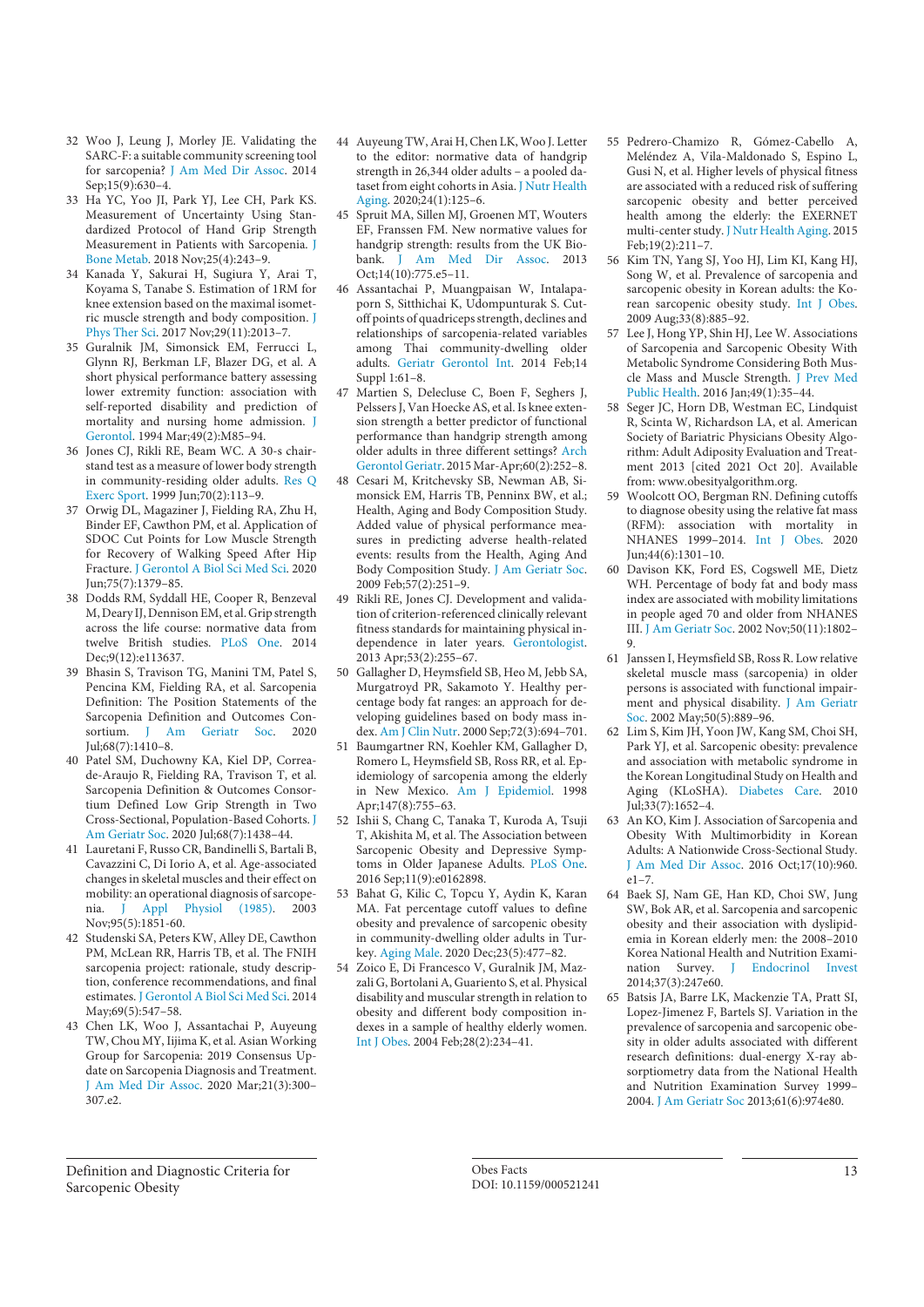- 66 Cho Y, Shin SY, Shin MJ. Sarcopenic obesity is associated with lower indicators of psychological health and quality of life in Koreans. Nutr Res. 2015;35(5):384e92.
- 67 Chung JY, Kang HT, Lee DC, Lee HR, Lee YJ. Body composition and its association with cardiometabolic risk factors in the elderly: a focus on sarcopenic obesity. Arch Gerontol Geriatr. 2013 Jan-Feb;56(1):270–8.
- 68 Hwang B, Lim JY, Lee J, Choi NK, Ahn YO, Park BJ. Prevalence rate and associated factors of sarcopenic obesity in Korean elderly population. J Korean Med Sci. 2012;27(7): 748e55.
- 69 Kim JH, Cho JJ, Park YS. Relationship between sarcopenic obesity and cardiovascular disease risk as estimated by the Framingham risk score. J Korean Med Sci. 2015 Mar;30(3):264–71.
- 70 Kim YS, Lee Y, Chung YS, Lee DJ, Joo NS, Hong D, et al. Prevalence of sarcopenia and sarcopenic obesity in the Korean population based on the fourth Korean national health and nutritional examination surveys. J Gerontol A Biol Sci Med Sci 2012;67(10):1107e13.
- 71 Kim MK, Baek KH, Song KH, Il Kang M, Park CY, Lee WY, et al. Vitamin D deficiency is associated with sarcopenia in older Koreans, regardless of obesity: the Fourth Korea National Health and Nutrition Examination Surveys (KNHANES IV) 2009. J Clin Endocrinol Metab. 2011 Oct;96(10):3250–6.
- 72 Lee S, Kim TN, Kim SH. Sarcopenic obesity is more closely associated with knee osteoarthritis than is nonsarcopenic obesity: a crosssectional study. Arthritis Rheum. 2012;64(12): 3947e54.
- 73 Lee YH, Jung KS, Kim SU, Yoon HJ, Yun YJ, Lee BW, et al. Sarcopaenia is associated with NAFLD independently of obesity and insulin resistance: nationwide surveys (KNHANES 2008–2011). J Hepatol 2015;63(2):486e93.
- 74 Oh C, Jho S, No JK, Kim HS. Body composition changes were related to nutrient intakes in elderly men but elderly women had a higher prevalence of sarcopenic obesity in a population of Korean adults. Nutr Res 2015;35 (1):1e6.
- 75 Poggiogalle E, Lubrano C, Sergi G, Coin A, Gnessi L, Mariani S, et al. Sarcopenic obesity and metabolic syndrome in adult Caucasian subjects. J Nutr Health Aging 2016;20(9): 958e63.
- 76 Chun SW, Kim W, Choi KH. Comparison between grip strength and grip strength divided by body weight in their relationship with metabolic syndrome and quality of life in the elderly. PLoS One. 2019 Sep;14(9):e0222040.
- 77 Chon D, Shin J, Kim JH. Consideration of body mass index (BMI) in the association between hand grip strength and hypertension: Korean Longitudinal Study of Ageing (KLoSA). PLoS One. 2020 Oct;15(10): e0241360.
- 78 Batsis JA, Villareal DT. Sarcopenic obesity in older adults: aetiology, epidemiology and treatment strategies. Nat Rev Endocrinol. 2018 Sep;14(9):513–37.
- 79 Koliaki C, Liatis S, Dalamaga M, Kokkinos A. Sarcopenic Obesity: Epidemiologic Evidence, Pathophysiology, and Therapeutic Perspectives. Curr Obes Rep. 2019 Dec;8(4):458–71.
- 80 Tomlinson DJ, Erskine RM, Morse CI, Winwood K, Onambélé-Pearson G. The impact of obesity on skeletal muscle strength and structure through adolescence to old age. Biogerontology. 2016 Jun;17(3):467–83.
- 81 Villareal DT, Banks M, Siener C, Sinacore DR, Klein S. Physical frailty and body composition in obese elderly men and women. Obes Res. 2004 Jun;12(6):913–20.
- 82 Walowski CO, Braun W, Maisch MJ, Jensen B, Peine S, Norman K, et al. Reference Values for Skeletal Muscle Mass – Current Concepts and Methodological Considerations. Nutrients. 2020 Mar;12(3):755.
- 83 MacDonald AJ, Greig CA, Baracos V. The advantages and limitations of cross-sectional body composition analysis. Curr Opin Support Palliat Care. 2011 Dec;5(4):342–9.
- 84 Prado CM, Heymsfield SB. Lean tissue imaging: a new era for nutritional assessment and intervention. JPEN J Parenter Enteral Nutr. 2014 Nov;38(8):940–53.
- 85 Correa-de-Araujo R, Addison O, Miljkovic I, Goodpaster BH, Bergman BC, Clark RV, et al. Myosteatosis in the context of skeletal muscle function deficit: an interdisciplinary workshop at the National Institute on Aging. Front Physiol. 2020 Aug;11:963.
- 86 Tardif N, Salles J, Guillet C, Tordjman J, Reggio S, Landrier JF, et al. Muscle ectopic fat deposition contributes to anabolic resistance in obese sarcopenic old rats through eIF2α activation. Aging Cell. 2014 Dec;13(6):1001-11.
- 87 Kalinkovich A, Livshits G. Sarcopenic obesity or obese sarcopenia: a cross talk between ageassociated adipose tissue and skeletal muscle inflammation as a main mechanism of the pathogenesis. Ageing Res Rev. 2017 May; 35: 200 - 21.
- 88 Pahor M, Manini T, Cesari M. Sarcopenia: clinical evaluation, biological markers and other evaluation tools. J Nutr Health Aging. 2009 Oct;13(8):724–8.
- 89 Chang JS, Kim TH, Kim H, Choi EH, Kim N, Kong ID. Qualitative muscle mass index as a predictor of skeletal muscle function deficit in Asian older adults. Geriatr Gerontol Int. 2017 Jan;17(1):99–107.
- Batsis JA, Mackenzie TA, Lopez-Jimenez F, Bartels SJ. Sarcopenia, sarcopenic obesity, and functional impairments in older adults: National Health and Nutrition Examination Surveys 1999–2004. Nutr Res. 2015 Dec;35(12):1031-9.
- 91 Cheung CL, Lee GK, Au PC, Li GH, Chan M, Li HL, et al. Systematic review and meta-analysis of lean mass and mortality: rationale and study description. Osteoporos Sarcopenia. 2021 Mar;7 Suppl 1:S3–12.
- 92 El Ghoch M, Rossi AP, Calugi S, Rubele S, Soave F, Zamboni M, et al. Physical performance measures in screening for reduced lean body mass in adult females with obesity. Nutr Metab Cardiovasc Dis. 2018 Sep;28 (9):917–21.
- 93 Müller MJ, Braun W, Enderle J, Bosy-Westphal A. Beyond BMI: Conceptual Issues Related to Overweight and Obese Patients. Obes Facts. 2016;9(3):193–205.
- 94 Dhillon RJ, Hasni S. Pathogenesis and Management of Sarcopenia. Clin Geriatr Med. 2017 Feb;33(1):17–26.
- 95 Cruz-Jentoft AJ, Kiesswetter E, Drey M, Sieber CC. Nutrition, frailty, and sarcopenia. Aging Clin Exp Res. 2017 Feb;29(1):43–8.
- 96 Yang M, Hu X, Xie L, Zhang L, Zhou J, Lin J, et al. Screening Sarcopenia in Community-Dwelling Older Adults: SARC-F vs SARC-F Combined With Calf Circumference (SARC-CalF). J Am Med Dir Assoc. 2018 Mar;19(3):277.e1–8.
- 97 Kawakami R, Miyachi M, Sawada SS, Torii S, Midorikawa T, Tanisawa K, et al. Cut-offs for calf circumference as a screening tool for low muscle mass: WASEDA'S Health Study. Geriatr Gerontol Int. 2020 Oct;20(10):943– 50.
- 98 Gonzalez MC, Mehrnezhad A, Razaviarab N, Barbosa-Silva TG, Heymsfield SB. Calf circumference: cutoff values from the NHANES 1999–2006. Am J Clin Nutr. 2021 Jun;113(6):1679–87.
- 99 Santos LP, Gonzalez MC, Orlandi SP, Bielemann RM, Barbosa-Silva TG, Heymsfield SB; COCONUT Study Group. New Prediction Equations to Estimate Appendicular Skeletal Muscle Mass Using Calf Circumference: results From NHANES 1999–2006. JPEN J Parenter Enteral Nutr. 2019 Nov;43(8):998–1007.
- 100 Li R, Hu X, Tan L, Xie L, Zhang L, Zhou J, et al. Screening for Sarcopenia with a Self-Reported Cartoon Questionnaire: Combining SARC-F with Finger-Ring Test. J Nutr Health Aging. 2020;24(10):1100–6.
- 101 Mo YH, Zhong J, Dong X, Su YD, Deng WY, Yao XM, et al. Comparison of three case finding methods for sarcopenia in community-dwelling older individuals. J Am Med Dir Assoc. 2021 Apr;22(4):746–750.e1.
- 102 Kim M, Won CW. Sarcopenia in Korean Community-Dwelling Adults Aged 70Years and Older: Application of Screening and Diagnostic Tools From the Asian Working Group for Sarcopenia 2019 Update. J Am Med Dir Assoc. 2020 Jun;21(6):752–8.
- 103 Lim WS, Lim JP, Chew J, Tan AW. Calf Circumference as a Case-Finding Tool for Sarcopenia: Influence of Obesity on Diagnostic Performance. J Am Med Dir Assoc. 2020 Sep: 21(9): 1359-61.